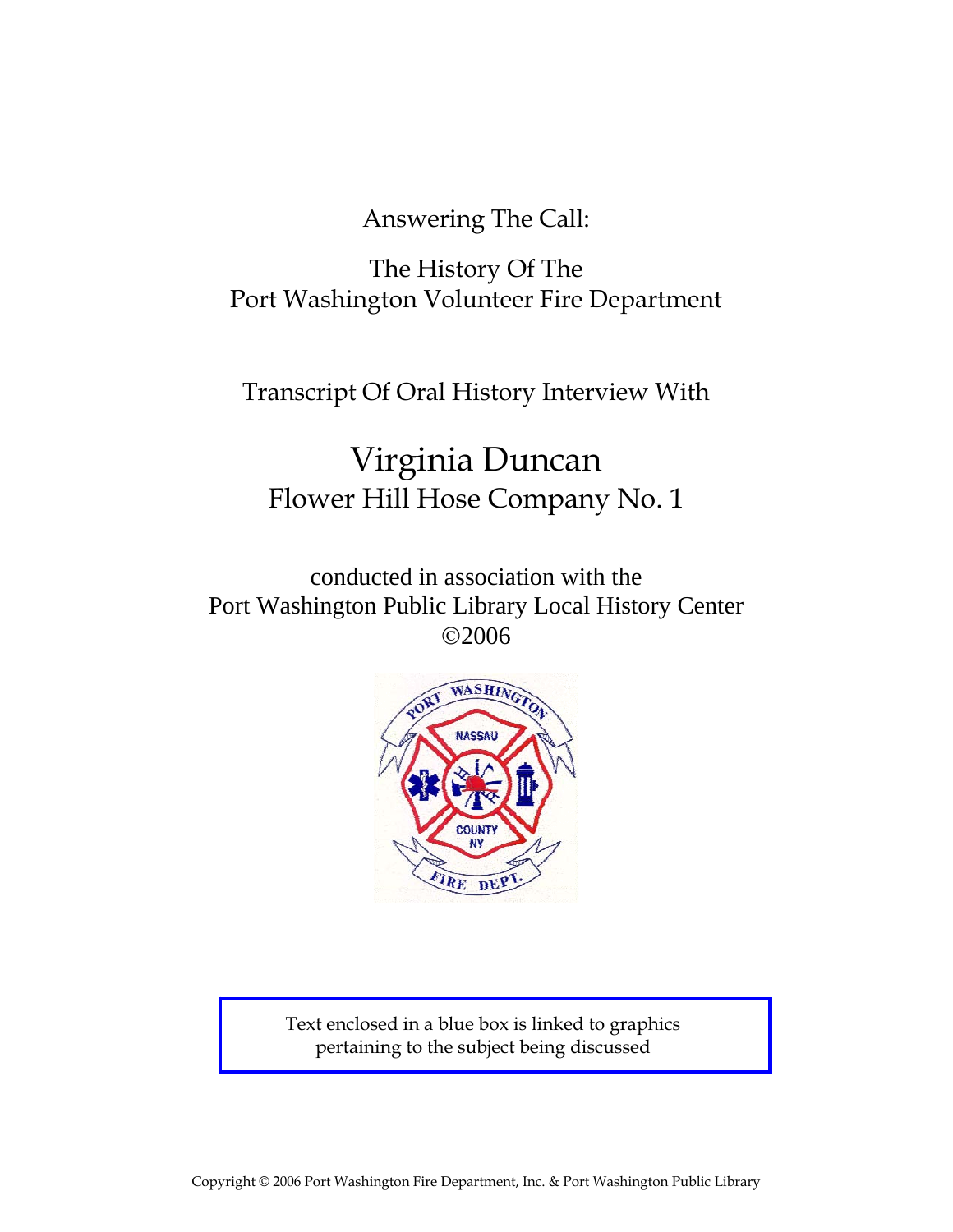Interview with Virginia M. Duncan by Sally Olds jmy October, 2004

Q: This is an interview with Virginia M. Duncan. Today is October 4, 2004. The interview is taking place at the Port Washington Public Library. My name is Sally Olds. Can you please say your name?

VMD: Virginia Duncan.

- Q: Which fire company have you been affiliated with?
- VMD: Flower Hill Hose Company.
- Q: In the Company itself, or as….
- VMD: Oh, no. As an Auxiliary member.
- Q: Can you tell me what it was like growing up in Port Washington?
- VMD: It was wonderful. It was our town then, which meant it was a very young town. It hadn't grown to anywhere near the size it is now. I've lived here all my life and I was born on Pleasant Avenue. After that, my family moved to Mill Pond Road. And almost everyone on the block was a relative and, if they weren't, you called them "aunt" and "uncle" anyway, because we didn't call grownups by their first name in those days. I do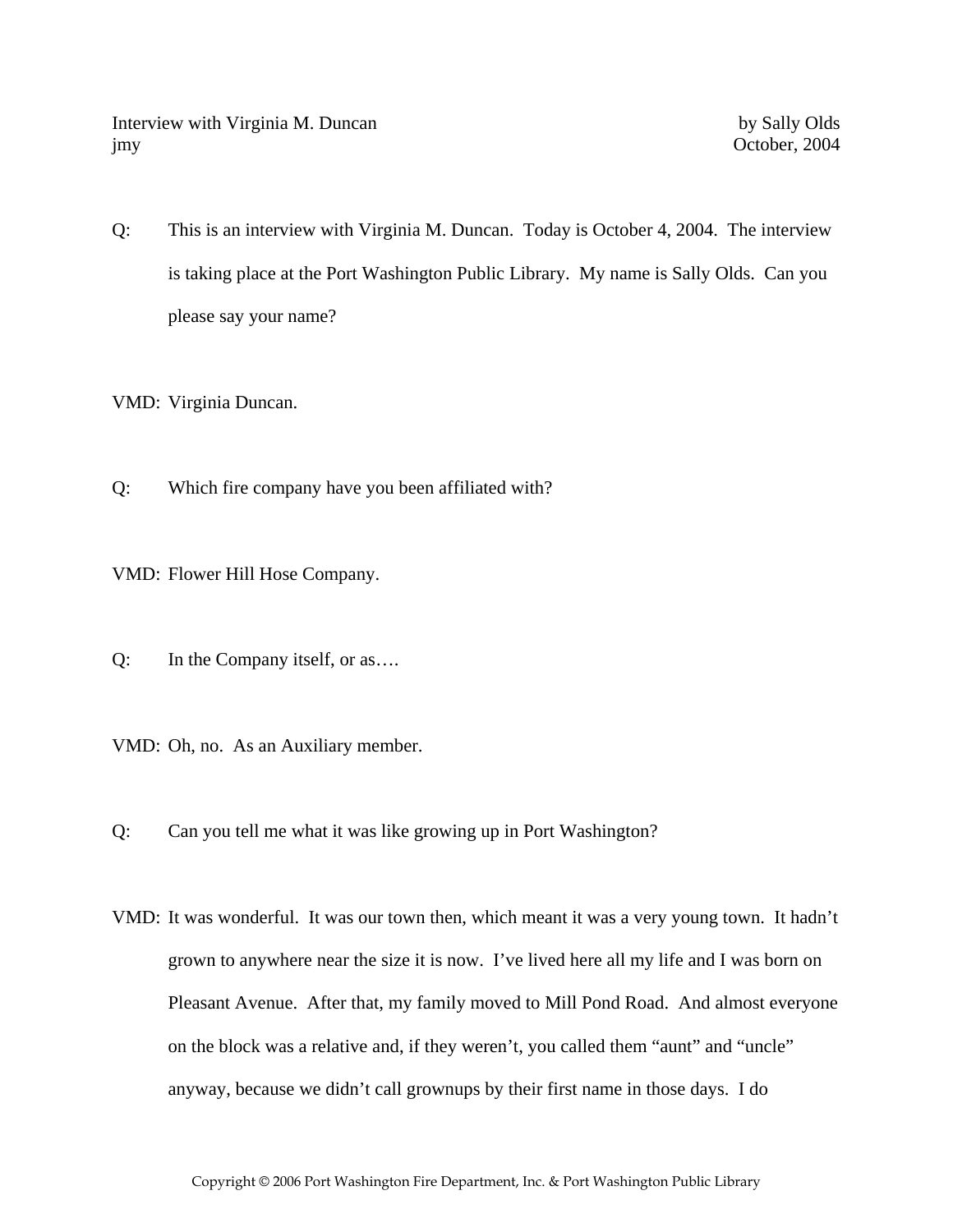remember when we got electricity. The City had it, but of course the country, that's what we were called, did not have electricity. So it was a big thing when they put on the lights and all the neighbors ran to each other and said, "Isn't it wonderful," and that sort of thing. That sticks in my mind pretty…

- Q: Do you remember when that was?
- VMD: When I started school, I went to the "Schoolhouse on the Hill," they called it. It was [Sands Point School, but it was right off Mill Pond Road and up the hill. But anyway, I](http://www.pwfdhistory.com/trans/duncanv_trans/lantern064_arrow.jpg)  started school in 1925, so it had to be in that area. Before I started school, I don't think it was there. I think it was after I had started, but not very long. And then I remember, sliced bread was the big thing. Everybody said, "Oh, we can slice our own bread," because housewives, you know, took pride in baking and making their own bread and slicing it. So then we heard about people who bought sliced bread. It's the silly things that stick in your mind.
- Q: Do you have any childhood memories about fires or firefighting?
- VMD: Yes, I do, because my mother's brothers were in Protection Engine Company and I didn't have any relatives in Flower Hill Hose Company that I know of.. Let's see. Big fires. I remember big fires in Sands Point, but only because everybody talked about it. One of the big estates burned, but it was down near wherever they had[… They had a ferry one](http://www.pwfdhistory.com/trans/duncanv_trans/lantern017.jpg)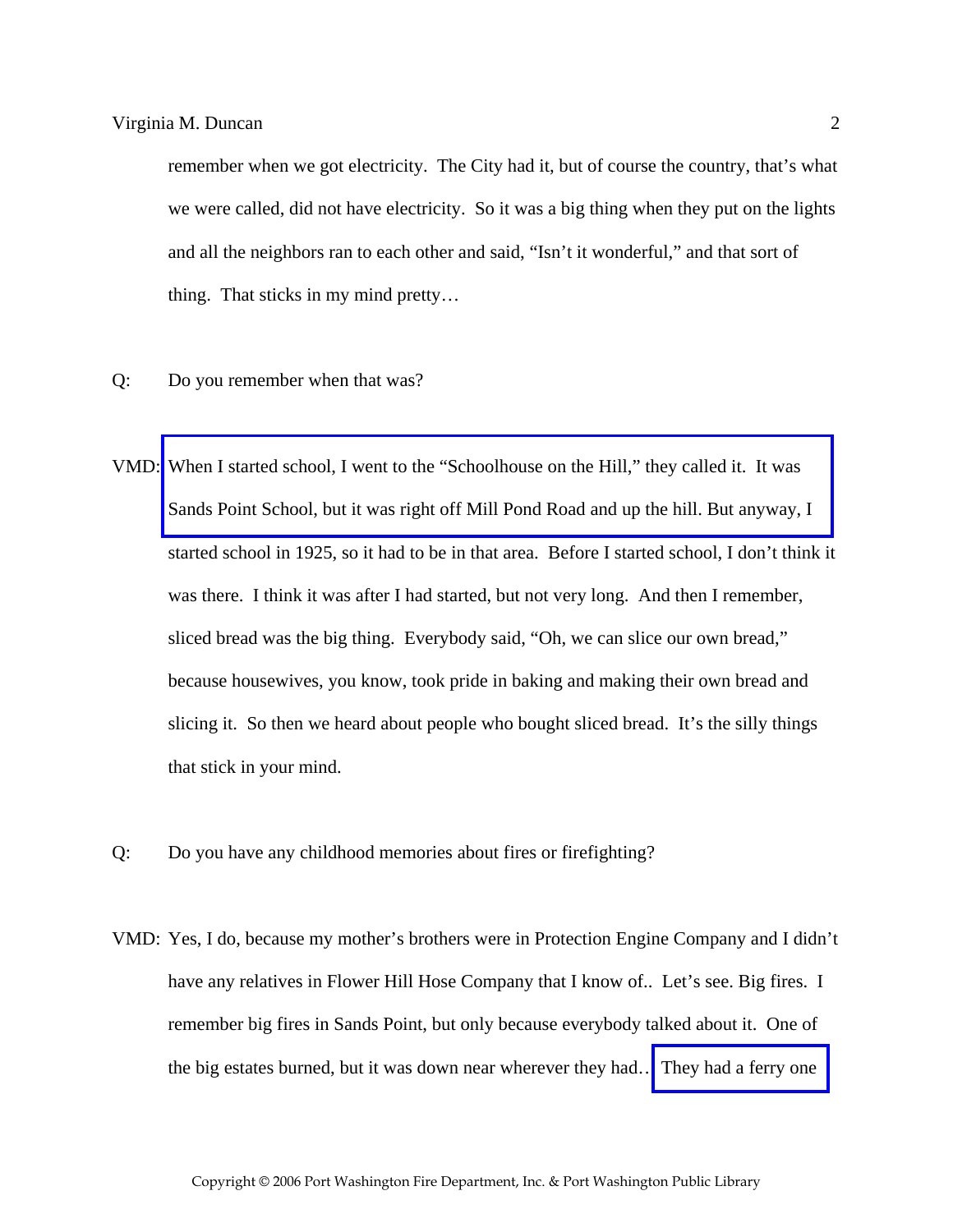time down there that brought people across by Westchester, possibly -- Connecticut, I'm not sure. I remember them talking about the estates down there being on fire. And I do remember them saying the firemen had to pull a hand-drawn cart to those fires from [Protection, I imagine, to Sands Point. That kind of thing sticks in your mind. I'm trying](http://www.pwfdhistory.com/trans/duncanv_trans/peco_trucks034.jpg)  to think of another fire.

- Q: Did your uncles tell you anything? Do you remember any stories they might have told about their experiences?
- VMD: My uncle, Alfred Hooper, my mother's brother, talked about the bad fire on, I think it might have been Herbert Avenue. It was a night when it was, say like February or something. Fire hydrants were frozen and they couldn't get water to the fire itself. They did lose some people, but I don't know much more than that, except that everybody was [just devastated by it, the firemen included. Probably knew some people there. It was the](http://www.pwfdhistory.com/trans/duncanv_trans/pnews220122_pz_web.pdf)  corner of Herbert and Main Street, right across from the railroad station.
- Q: When did you, yourself join the Auxiliary?
- VMD: When did I go into the Auxiliary? After I married John. My husband John was already a fireman. And that's one of the rules, so to speak, of the Auxiliary. You have to be the wife of a fireman, the mother or a sister, in order to get in. So, as soon as we got married, I was invited to join. I should really say *told* [laughs], because they were proud of their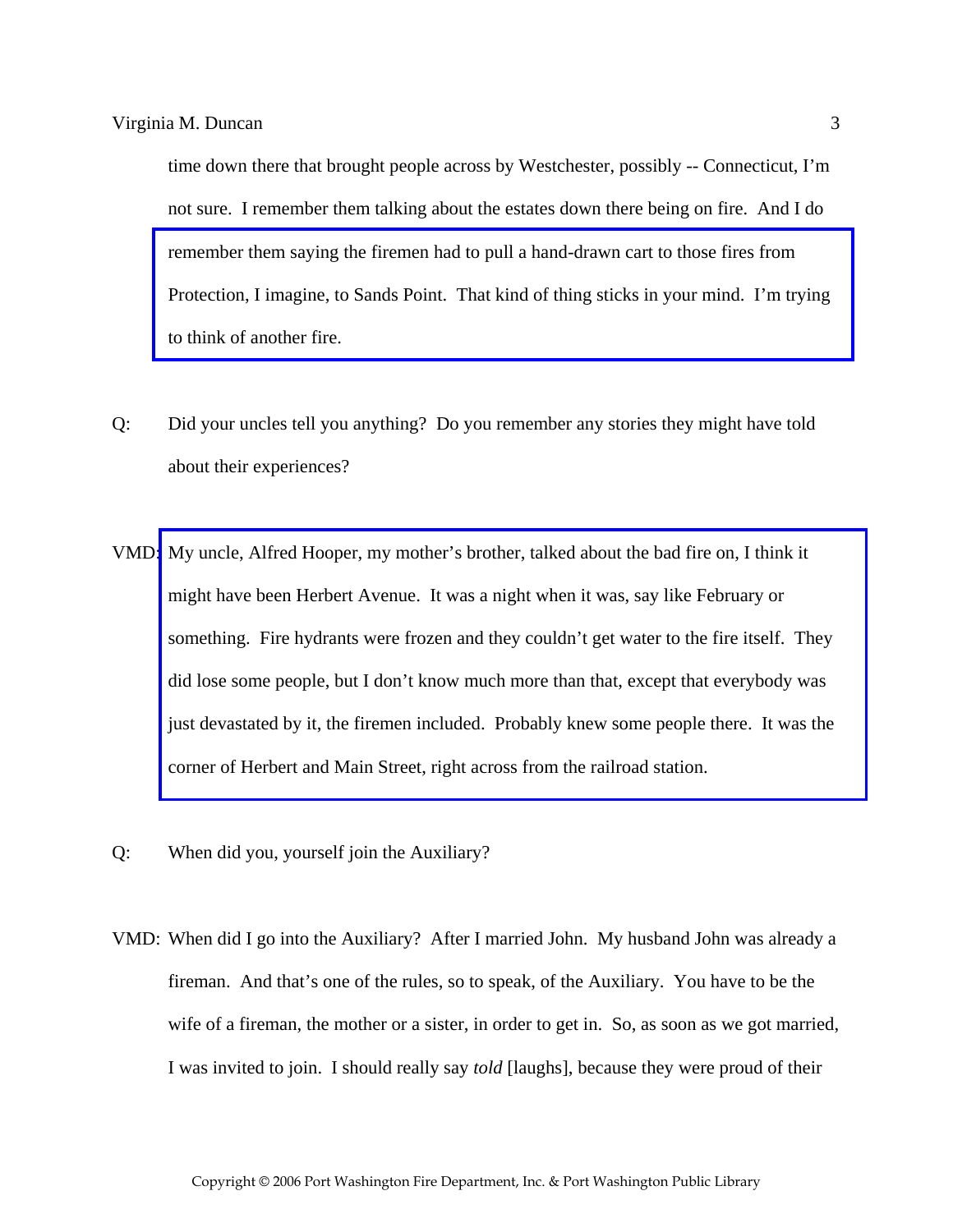membership. In those days, the men depended on us, believe it or not. We gave fundraisers like card parties, bake/cake sales. It's funny, one of the younger members said, "What's a card party?"

- Q: Well, what is a card party?
- VMD: Oh, people play cards. But we brought our own bridge tables. In those days, they were not these lightweight things. We could hardly lug them up the stairs, but we each brought whatever bridge table we had. I still have mine, because it's sturdy and heavy. It's not like the flimsy ones they have now. And we brought those and it was always a sell-out. The fire departments were pretty much the social part of the town. If there was a dance, it was always sold out. If there was a cake sale, everything went. Almost every affair they gave, was sold out.
- Q: What would you charge for the card parties?
- VMD: Oh my Lord. In those days, that was the Depression, the big depression. Probably a dollar or two a ticket or something. And there would be prizes, but the merchants in town were very generous. They would always give. I can't think of a higher price than that. Our dues were only fifteen cents a month. But then, whatever the profits were, we would give to the men. Maybe they needed a new piece of equipment for the fire truck, in the line of, say a tool or something. We certainly didn't make that much money.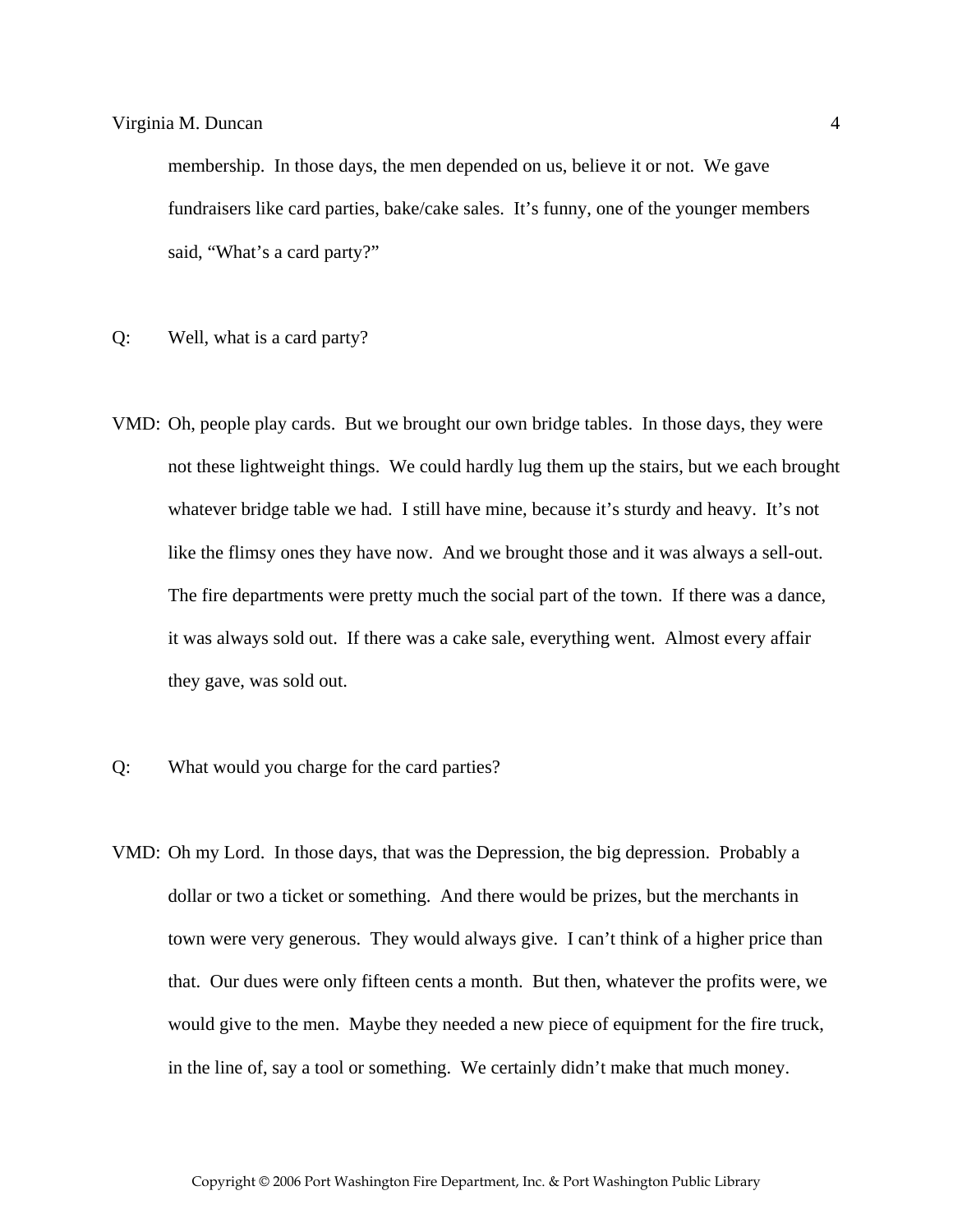- Q: What kinds of card games did they play?
- VMD: Whatever you wanted. Most of us played pinochle or poker. Not for money, that wasn't allowed. And sometimes we'd have a Bingo game if they allowed us. We had to get permission for that. Let me think. But everything we did, like I said, was sold out because there wasn't that much to do in this town. I remember there was no area known as, off Middle Neck Road there. The Terrace, that wasn't even there. The Daly School used to be our old Sands Point School and they moved us up there -- I was in about fifth or sixth grade then, and that's when they moved us up there. And it still was called the Sands Point School, but then it got to be the Daly School because Mr. Daly was our principal and we all loved him. He was just a fine man.
- Q: Can we go back when you said you were told to join? Who told you to join?

VMD: To do what?

- Q: To join the Ladies' Auxiliary.
- VMD: The members. It was just like you were expected to do it because they enjoyed having a lot of people. Because the women, they really depended on us. When there were bad fires or anything, we would come, whether it was two o'clock in the morning or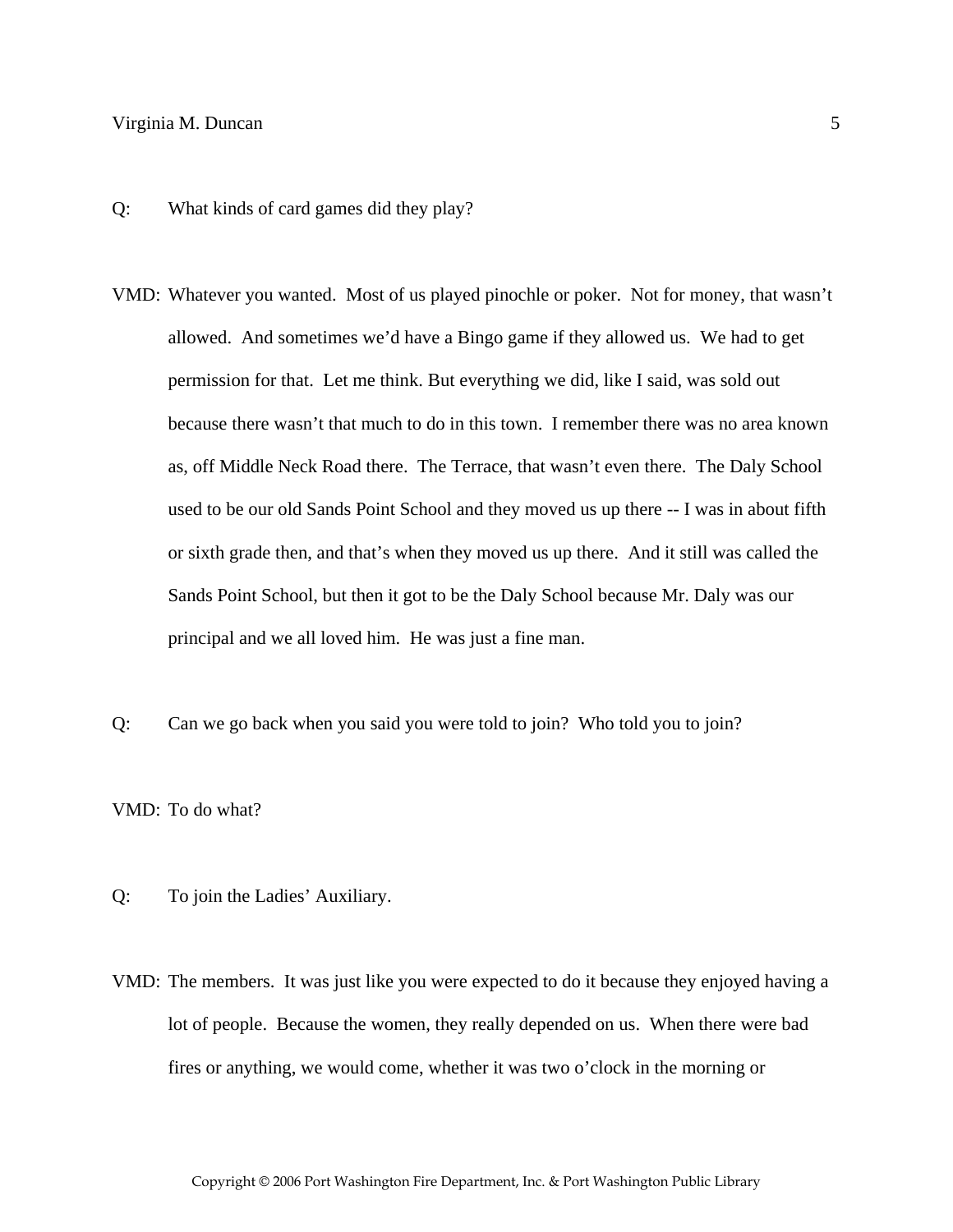whatever, and make coffee and sandwiches, so the firemen would have something at the scene of the fire. And then one of the firemen would bring it to them. Hot soup, or whatever. It always seemed the bad fires were in the winter. Of course, because people had heat. But that would be coal furnaces. Do you know what coal is? [laughs] Somebody said to me, "What's coal?" C-O-A-L, coal.

- Q: How would you know to go to a fire?
- VMD: When the whistles blew.
- Q: And then would you go with your husband when he went?
- VMD: Oh, no no. They had to get there. Period. Quick as they could.
- Q: So, can you tell what would be a typical procedure, once you know there was a fire?
- VMD: Someone from the Fire Department would call. The president of the Auxiliary. And she would call those of us that could go. Some of us had small children and sometimes we couldn't. Other times it was not hard to do. But..
- Q: And so then you would drive in your own car or would you go with a group?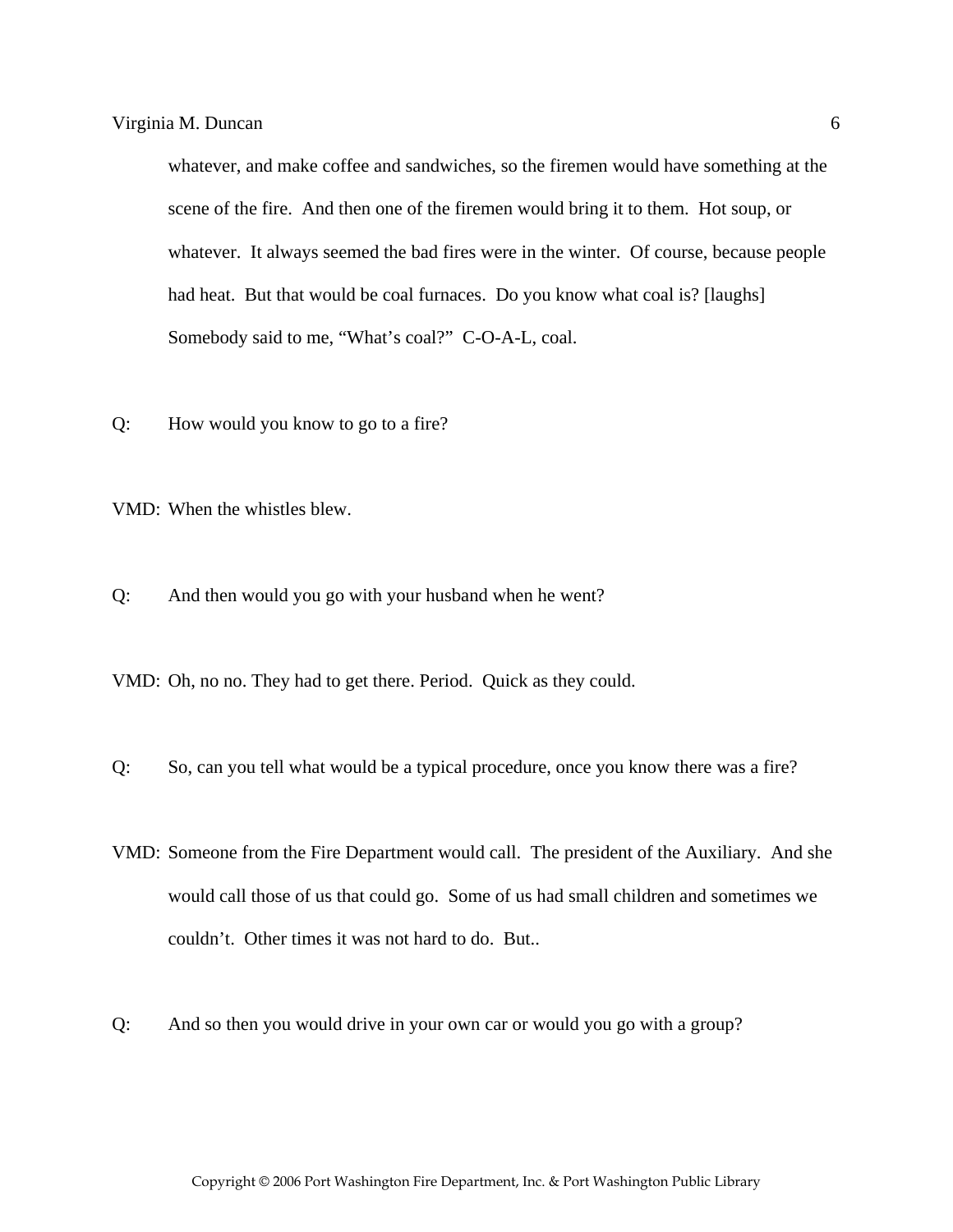- VMD: To the firehouse? Oh, there'd be quite a few of us. Yeah. A lot of the ladies were more than willing to help. [laughs] You know, it's one of the things you did.
- Q: And then in terms of preparing the food, did you bring food from home?
- VMD: Sometimes. But then the men got so they would stock some stuff there. Sometimes it was canned soup, but it would be food. A lot of places, you know, the delis didn't make a lot of money in those days, so they stayed open pretty late. We were able to get bread, or even the storekeepers were very generous if they called. Flower Hill had a deli next door. If we called -- Bill Becker, I think his name was. If we called him, they would open up and make sure you got whatever you needed. They were very good.
- Q: Was he a member of the Department?
- VMD: Yes, he was. Flower Hill. Long since gone, but everybody I know is. I'm going to be 84 next month, so that's not unusual.
- Q: [How old were you when you joined the Auxiliary?](http://www.pwfdhistory.com/trans/duncanv_trans/fhh_aux001_web.jpg)
- VMD: Let's see, I got married when I was 21, but soon to be 22, so I was probably 22. I got married in July and I was 22 in November.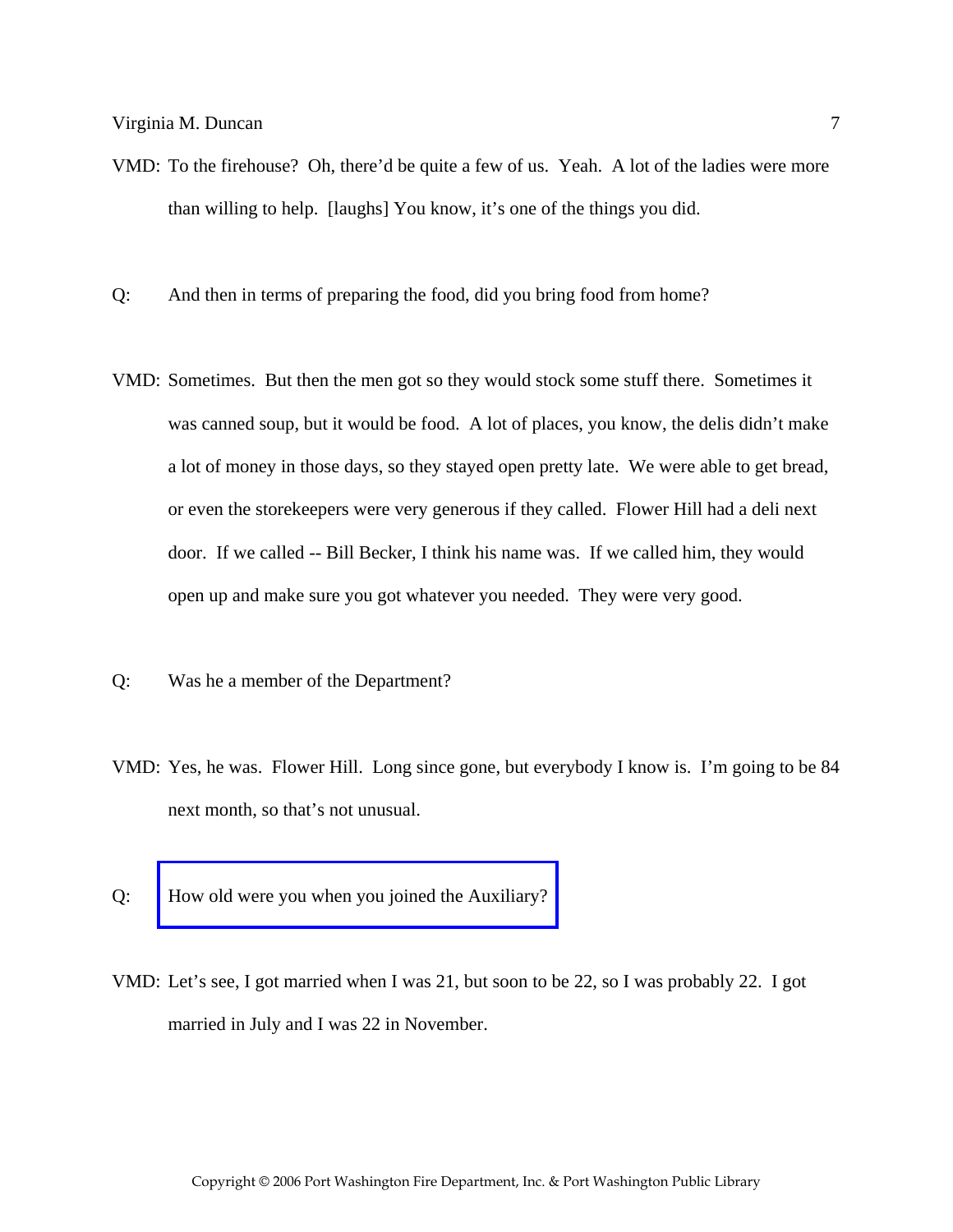#### Q: And that was what year?

- VMD: '42. And then soon after that, John was in the Navy, World War Two. We did an awful lot for the war effort too. A lady from the Red Cross came and taught us how to roll bandages, knit watch caps, argyle socks. I picked argyle socks, not knowing, all those bobbins and -- I thought, "My God, I'll never finish this." But I did do it, because you were determined to do what you promised to do. That was a sad, but exciting time, if you know what I mean.
- Q: And would you do that as a group?
- VMD[: Oh yeah. All the Auxiliaries were involved in that -- at Atlantics, Protection and Flower](http://www.pwfdhistory.com/trans/duncanv_trans/fhh_artifacts002.pdf)  Hill, but we met at Flower Hill. Bill Mullen, who was a member of Flower Hill, would write to the boys in the service and get letters back. Of course, you never knew where they were because they weren't allowed to say. You know, everything was censored. Half the time, my husband's letter had as much cut out as revealed and he wasn't trying to give away where he was. I knew he was in the South Pacific just from the San Francisco APO address, but that was about it. And then after everybody came home and the war was over, Bill Mullen ceased to write the paper. And then along came the Korean War, but I don't think any member of Flower Hill was in that war. But then, Viet Nam, and by that time, a lot of the sons of the members were in that war, including my son, Jim. Then I took over writing the paper.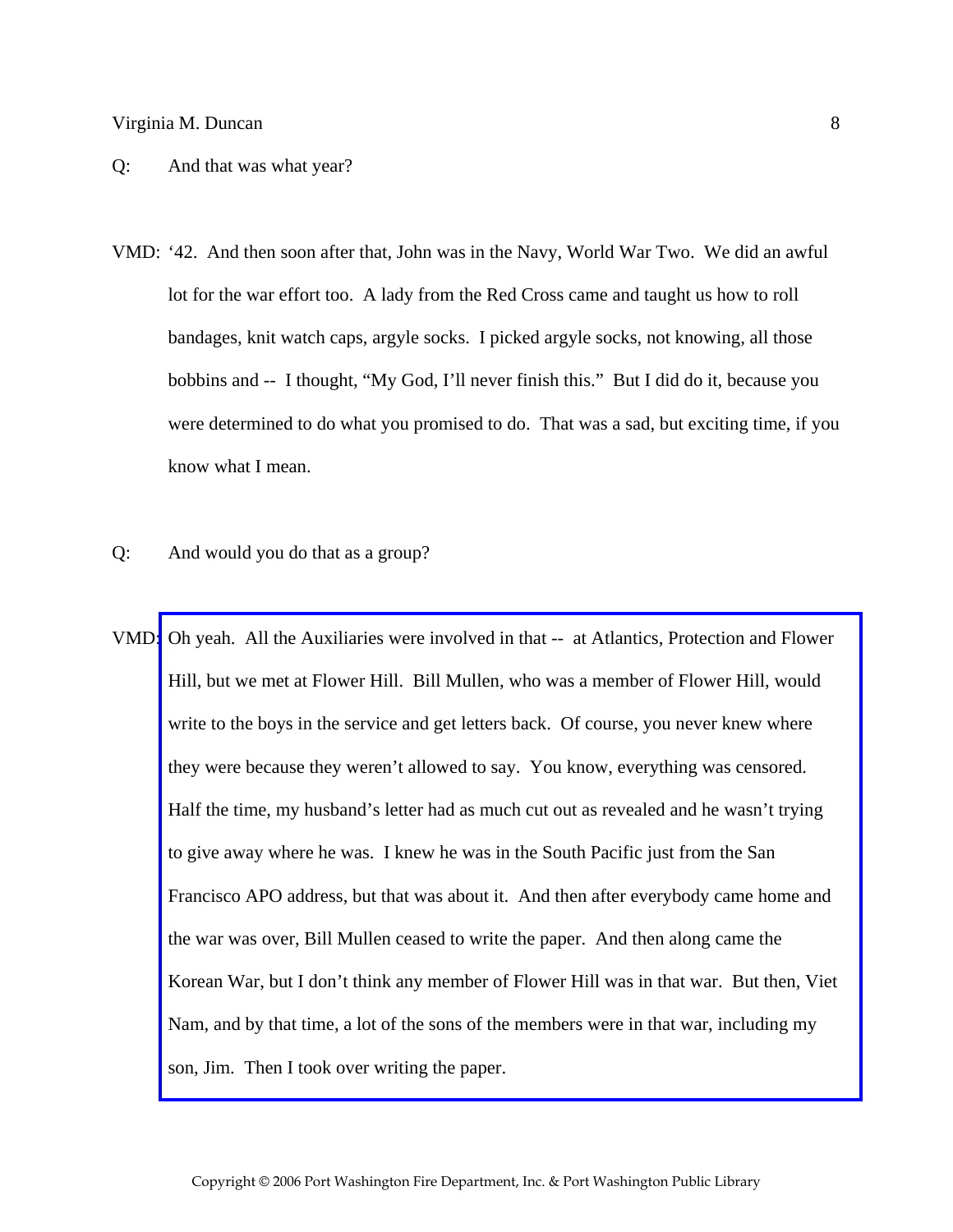- Q: Were you involved with the paper during World War Two?
- VMD: Only when Bill would say, "Did you hear from John?" I would show him. They would print it and then send the copies; send the little paper to the boys in the service. They were so pleased to get it. Just like the boys in Viet Nam when I started to write -- *Tthe Hose Line*, we called it. I would get nice letters. I still have them from them. They were so happy to keep in touch and find out what was going on. That was a dreadful war.
- Q: So the paper, it was called *The Hose Line*?

VMD: Yeah.

Q: [Then what was](http://www.pwfdhistory.com/trans/duncanv_trans/fhh_artifacts002.pdf) *Sparks*?

VMD: That was before. That was what Bill Mullen did.

Q: So that was when?

VMD: During World War Two.

Q: Were they basically the same?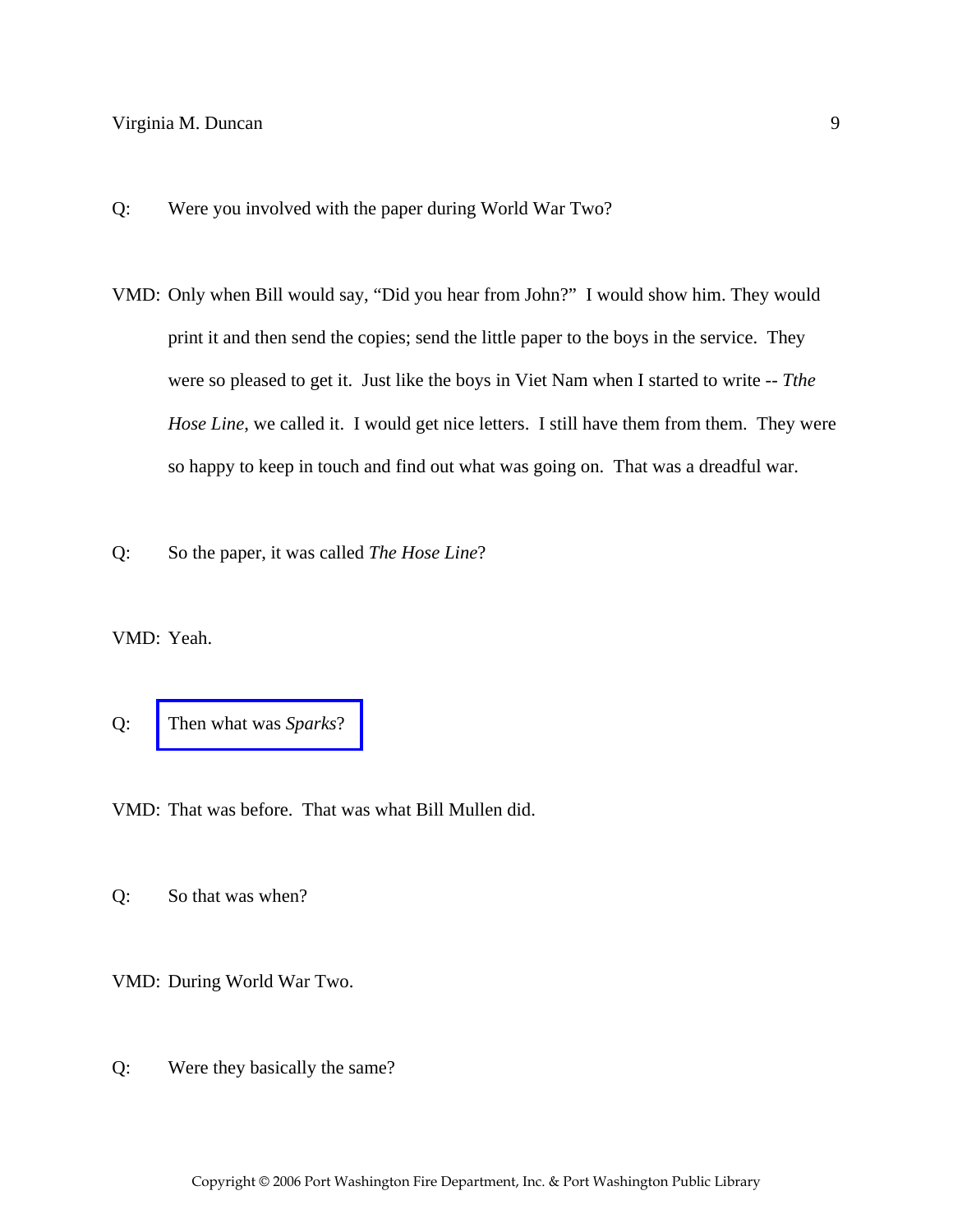- VMD: Pretty much, yes, yeah.
- Q: What did they consist of besides the letters from the servicemen?
- VMD: Mostly about what was going on in town. We'd say, hey we had a big fire the other day. This happened or that happened. Almost like a little gossipy thing. It was only about, let's see, the thickness of this – three pages or so. But -- they liked it because it was home.
- Q: And did you say you have copies of that?
- VMD: I should have some. It takes a little hunting.
- Q: It would be wonderful to have. We can copy them and return the originals to you.
- VMD: At this point, I don't care because I don't know what will happen to them, unless my son wants them. He may. But all those things that were so important to us are not that important, these days, to a lot of people. I don't mean my son. He's a good kid. I have two sons, but the other one lives in Denver, so I see Jim a lot more.
- Q: How did your family feel about your being involved with the Auxiliary?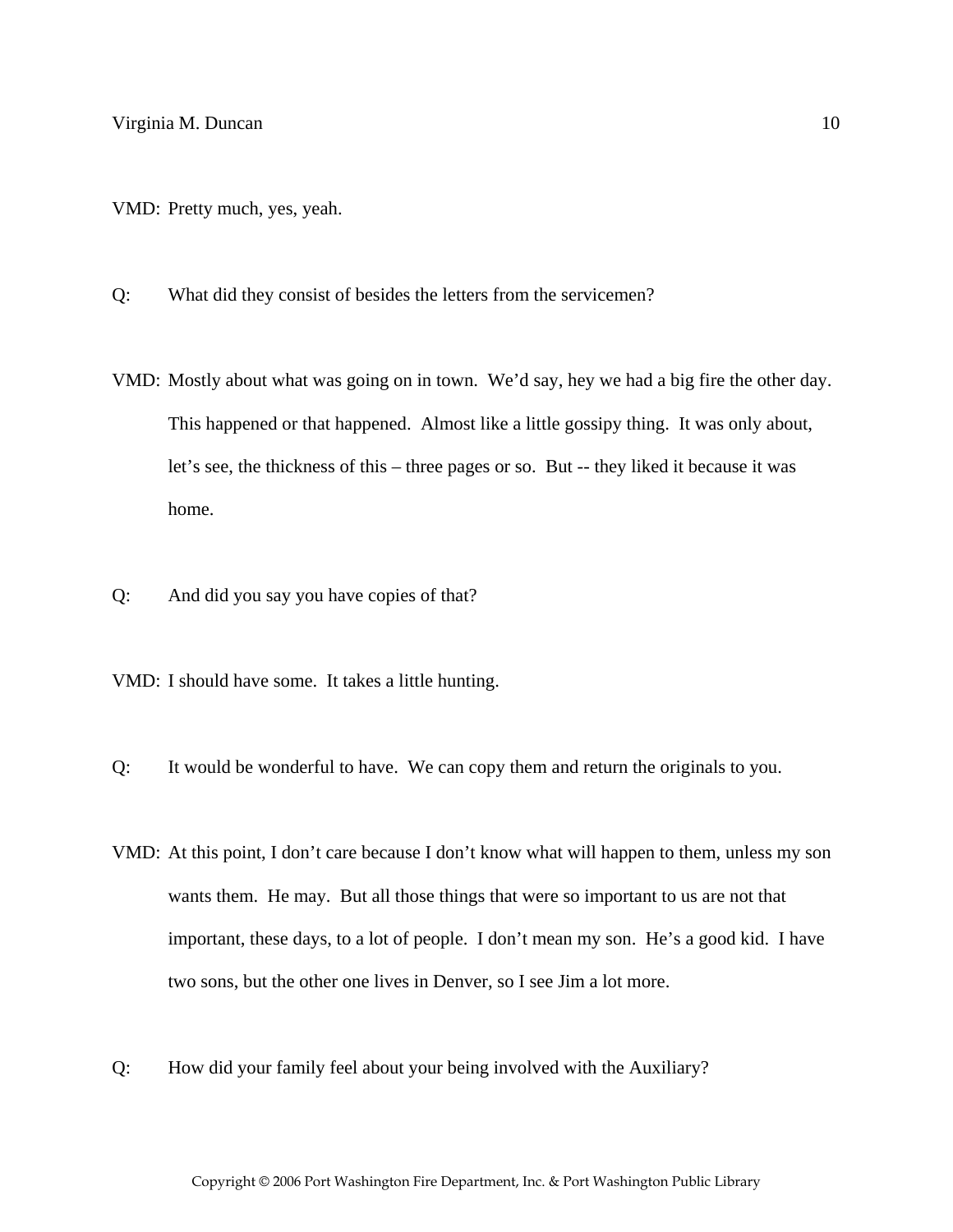VMD: You mean my mother and father and sisters?

Q: No, your husband and your children.

- VMD: Oh, it's the thing you do. Like I said, expected. The boys didn't mind. They were glad to get rid of Momma so they could eat chocolate cookies at night, or something. But I knew John was more than happy that I did it. Most of the members' wives were happy they were there. It didn't take a lot of our time. We only met once a month, and then [except when there were big fires, like Bradley's fire.](http://www.pwfdhistory.com/trans/duncanv_trans/peco_fires001.jpg) Oh, that was our place, our meeting place when we were all young. We all met at Bradley's. [What was another -- Berg fire,](http://www.pwfdhistory.com/trans/duncanv_trans/news_hewitt_1940-04_web.jpg)  when that blew up. Of course, I was not an Auxiliary member then. I was still in junior high, I think, when that happened. Across the street, we felt the boom. That's how bad it was. But now I was a member when the house blew up in New Salem. They were building. They had a gas line. Thankfully, no one was in the house and no one was hurt. It's unbelievable. But we lived on Evergreen Avenue then and my house shook. I blamed it on my boys because they were always into something. And the youngest was always on the dining room table. He loved to climb. I said, "That kid is part monkey." But anyway, I said, "Now what did you do?" And then we heard the fire whistles going. The poor kids, they didn't do anything. They probably wondered what it was too.
- Q: When did the Auxiliary stop going to the firehouse to prepare food?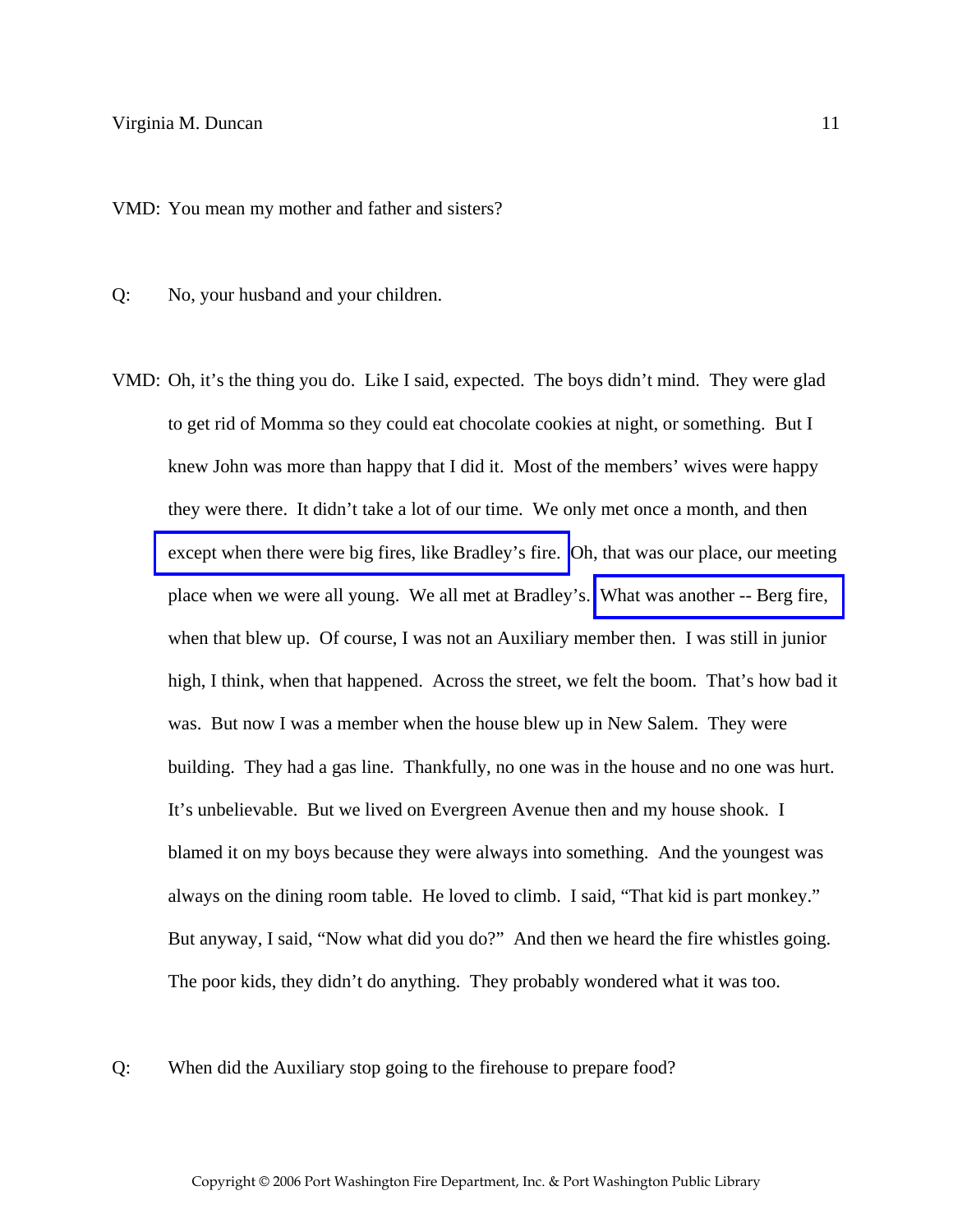- VMD: It's got to be more recent years. The young ones won't do it. They don't have the same kind of thoughts about it that we did. We felt that it was our duty. Like the housewives' role. That's where *my* generation comes from. I'm trying to think. Because the men did decide, I think, it was a lot. The women had to get out at night and had to do everything. [Let's see, we were there when Bobby Dayton lost his life up here on Main Street.](http://www.pwfdhistory.com/trans/duncanv_trans/pnews881201_pz_web.pdf) That wasn't, it could have been ten years ago I guess. See, time gets different when you get old. Because I'll say to my son, "Oh, I don't have to replace that, it's practically new." He said, "Mom, you've had it for ten years." But we were there for his funeral because they needed us to help. Because a lot of City firemen, he was a City fireman, came out for the funeral and they had to be fed, lunch and stuff like that. So we prepared stuff at the firehouse. Of course, it was easy then to get stuff. There were so many stores in town by that time that it was easy for them to pick up food.
- Q: When you provided the food at the beginning, did you pay for the food yourself or did the Fire Department pay for it?
- VMD: The men did and, if they couldn't, our Auxiliary did.
- Q: From your fifteen cent dues?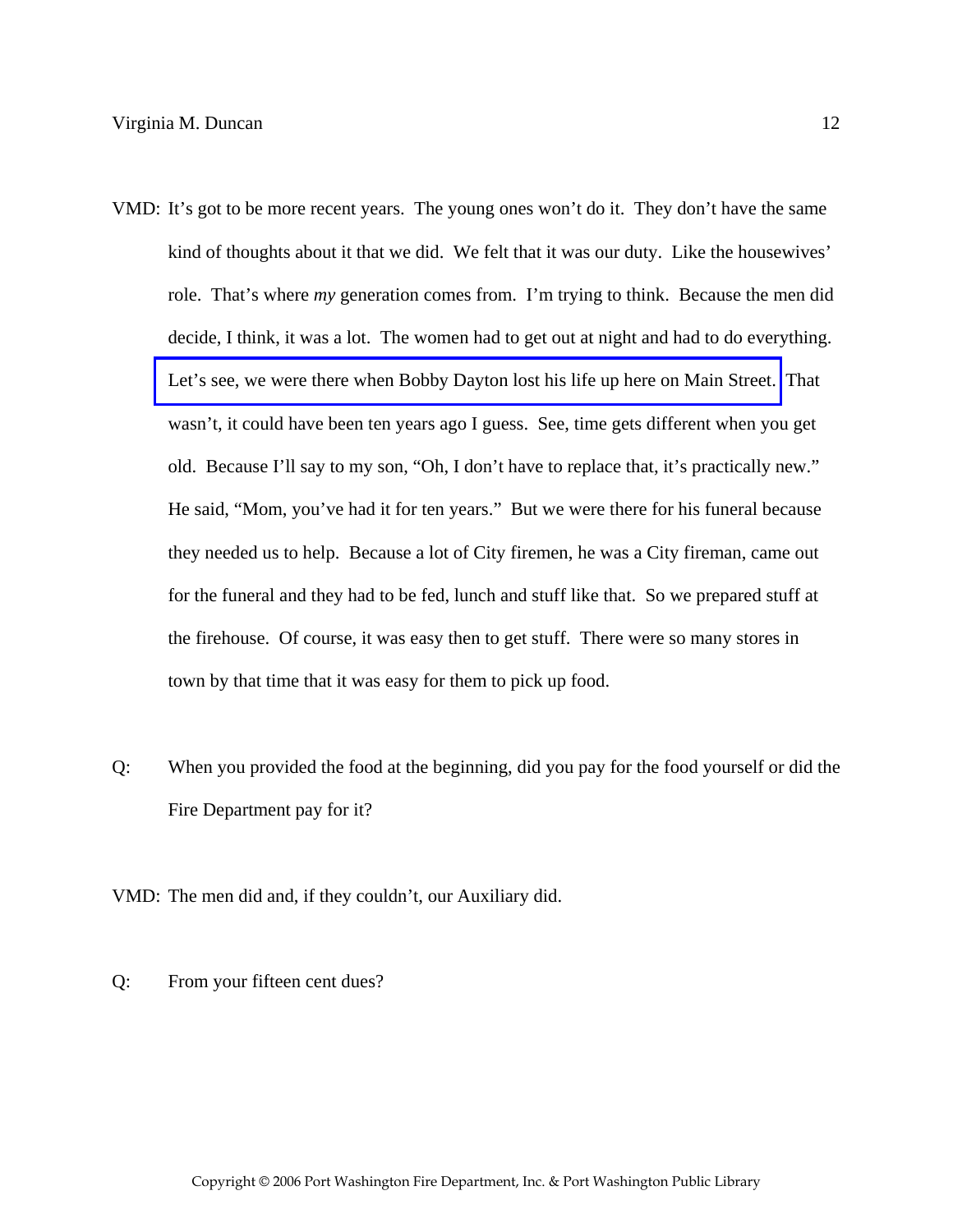- VMD: I don't mean they couldn't because they didn't have that much money. I mean, they just didn't. [laughs] We did it.
- Q: How much money would you raise, say at the card parties or the other events?
- VMD: Oh, sometimes as much as three hundred dollars. But three hundred dollars then was a lot of money. Three hundred dollars would pay a lot of bills.
- Q: Can you tell me what the dances were like? You mentioned dances.
- VMD: Oh, they were always a lot of fun. We had costume dances. We had almost every holiday: Saint Patrick's Day, Christmas parties. Any excuse. Valentine's Day and, of course, for Halloween, we all came in costume. I remember the fellows went out to the Island and got corn stalks to decorate the hall. We had a little jail that they'd put people in. Just grab them off the dance floor and put them in there. But we had good music. We were in the era of good music. So it wasn't the stuff they have now, I don't even call it music.
- Q: And how was the music played? Were there live musicians?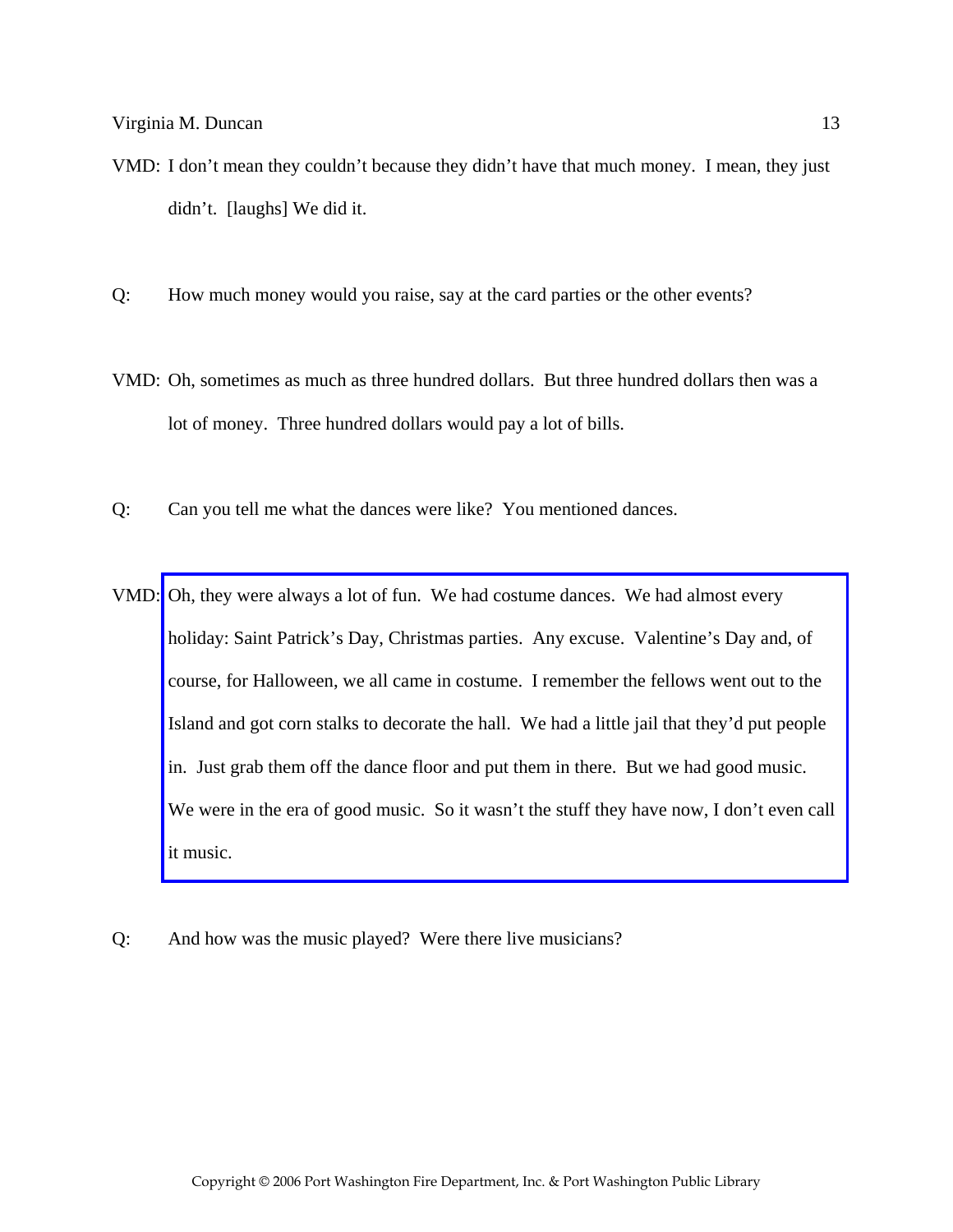- VMD: Oh yeah. And you could get a pretty nice little band for very little money in those days. Probably a hundred dollars or less. And then there would be young groups from the High School that played and someone would pick up on that. They were glad to come.
- Q: And what kind of dances would you do?
- VMD: Fox trot. Oh, that was the swing era too, so we would do the Lindy. Mrs. Powers had a dance floor, Polly Powers, I mean a dance studio. She came and taught us how to tango, which most of us didn't get. Different things like that. The Polish Hop, whatever they call it. A lot of the members knew that because quite a few were Polish. They did that. I don't know if this is proper today, but they called it the "Polack Hop." [laughs] There was no -- no one was insulted or anything else. We didn't have all this nonsense, but we did have a good time.
- Q: Did the people from the different ethnic backgrounds get along well together? The Polish, and..

VMD: Oh yes.

Q: What other groups were represented in the Department?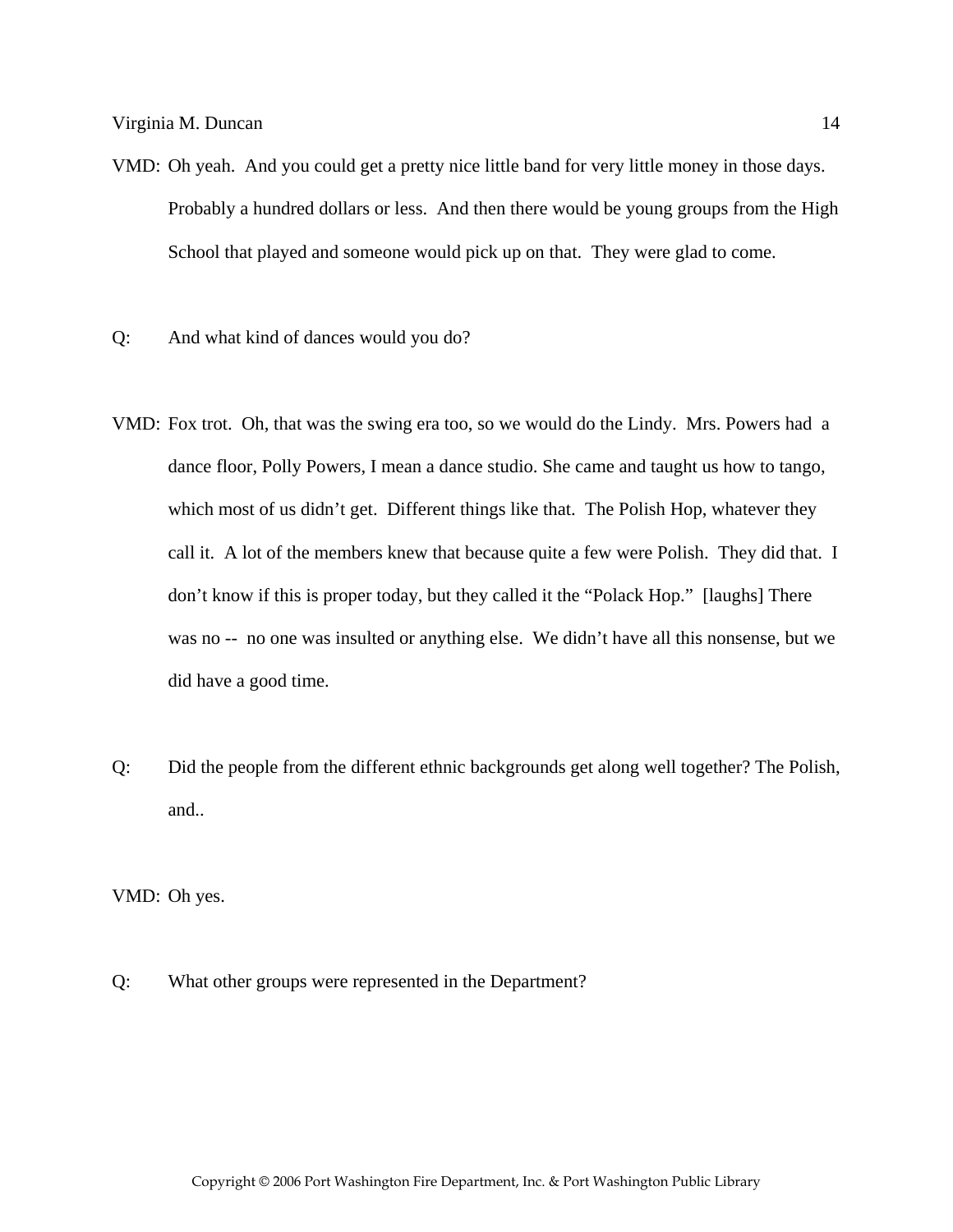VMD: Italian, Polish-- Mel Chadow was our Jewish member. He was a lot of fun. We just had --We didn't think about it in those days. I didn't say, "Well, she's Polish and I'm not," or "She's Jewish and I'm not," or Italian, whatever. We didn't really pay much attention to it….

 Because I know, across the street from my house is Temple Beth El. Rabbi Toni Shy is a lovely woman who came down when she saw the ambulance come for my husband, John, every time he got sick, and believe me it was a lot of times. They have been good neighbors, and we got along. No reason not to. To me it's ridiculous. I'm trying to think of some other things. Of course, you probably know John is -- John passed away. It'll be four years this month. We were married 58 years. You can't suddenly -- Everybody said, "You should be over that by now." I said, "This is something you don't get over quickly after 58 years." I don't mean I sit home and cry all day or anything. But you're lonesome. It's not that person that we'd get up early on a Sunday morning and the day would be nice. He'd say, "Ooo, where should we go?" You know -- something. And we both hopped out of bed, got our clothes on and went. It didn't have to be planned for months in advance or anything. We just did it. So those are the things you miss.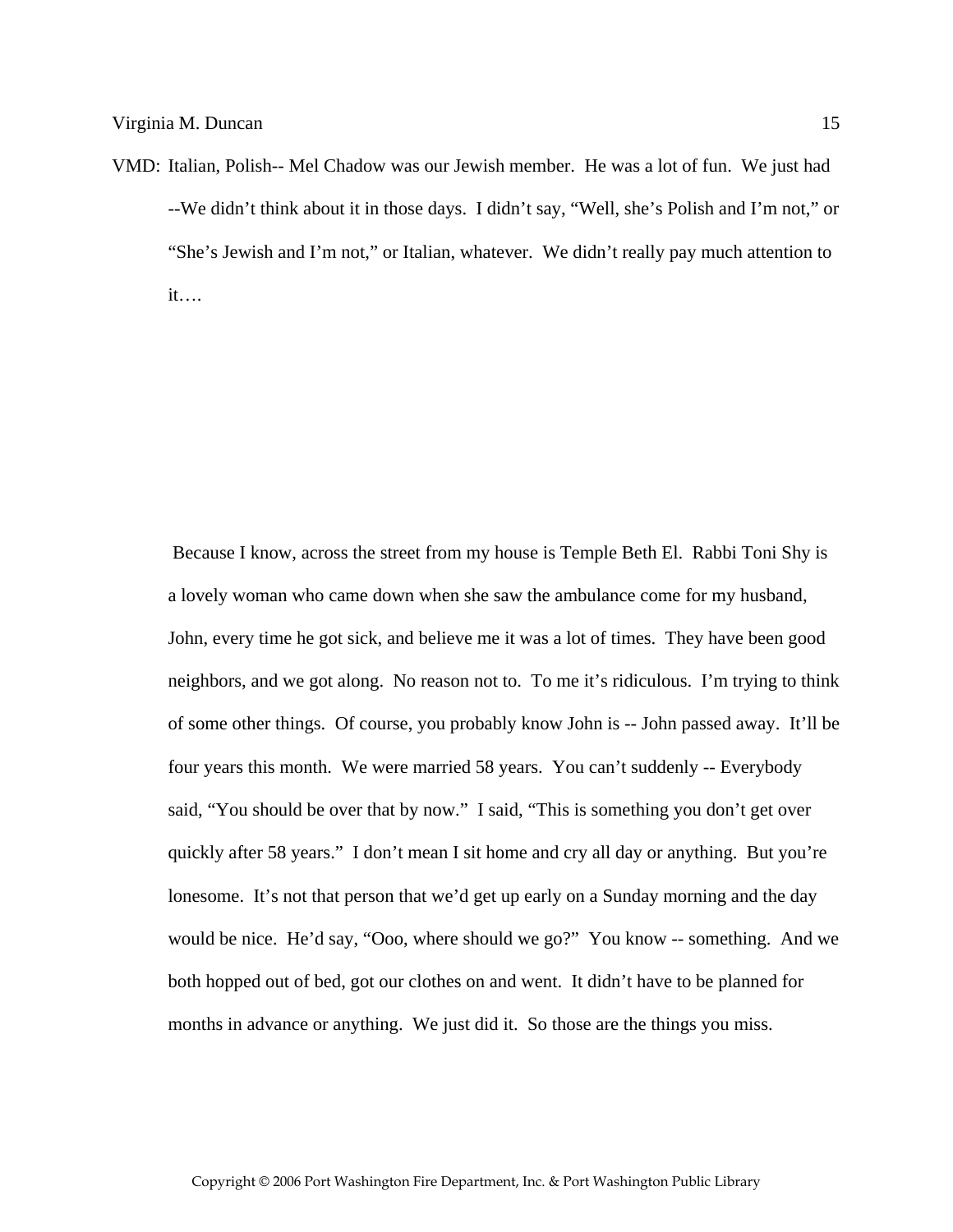- Q: In terms of the Auxiliary, were they a good support system at times like that, when you would lose a family member or someone would be sick? What would you do for each other?
- VMD: Someone would either call or stop by, fix food. I just try to remember all the good things, because they were good and they did do a lot. But the membership has fallen off. Now, at my age, I'm the oldest so it's kind of tough. Because it's hard for me to realize the things they do, but we never did it that way. And I'm sure we probably said that to the older members when we were young too. "Oh, but we never did it that way," I remember them saying.
- Q: Are you still active with the Auxiliary?
- VMD: Oh yes. I don't go that much. Of course, not in the bad winter months. I've had a couple of falls and quadruple bypass surgery. So -- I'm a high risk. [laughs]
- Q: But you do to the meetings?

VMD: Once in a while, not often.

Q: How do they do things now that's different from the way you did it?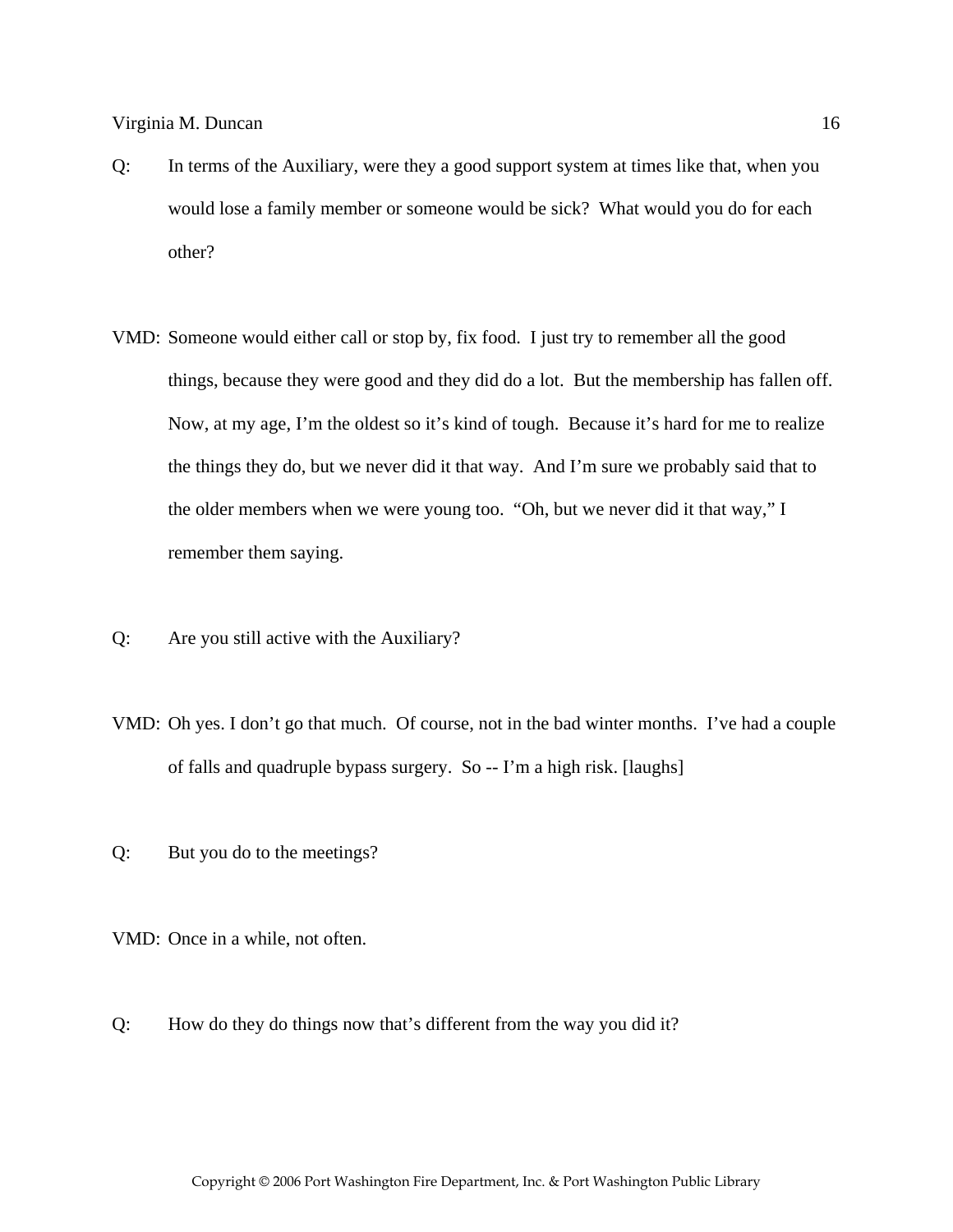- VMD: Let's see. All the members supplied refreshments. We'd have a team of two or three ladies for each month. And one would bake a cake, one would make tea sandwiches, that kind of thing. Now, everything is bought, or if *they* buy it, they are reimbursed, even as much as a quart of milk. And I'm going [laughs] because I know it's time to keep my mouth shut. But no, we did do that. We supplied it. Everything was homemade in those days. You just did it.
- Q: Did you have any special recipes that were popular?

VMD: We would trade recipes.

- Q: Did you ever put out a cookbook?
- VMD: I don't think so. Not to my knowledge.
- Q: What was one of your specialties that you would make?
- VMD: They loved my homemade potato salad, which I was silly enough to volunteer for because, for my own family it was easy. But, five pounds of potato salad, you peel forever, but it always went. They enjoyed that. And a pineapple upside-down cake with real whipped cream. Once I made a gingerbread and one of the men said, "She must be a genius." The gingerbread was a cake mix. A Betty Crocker. I don't know what else.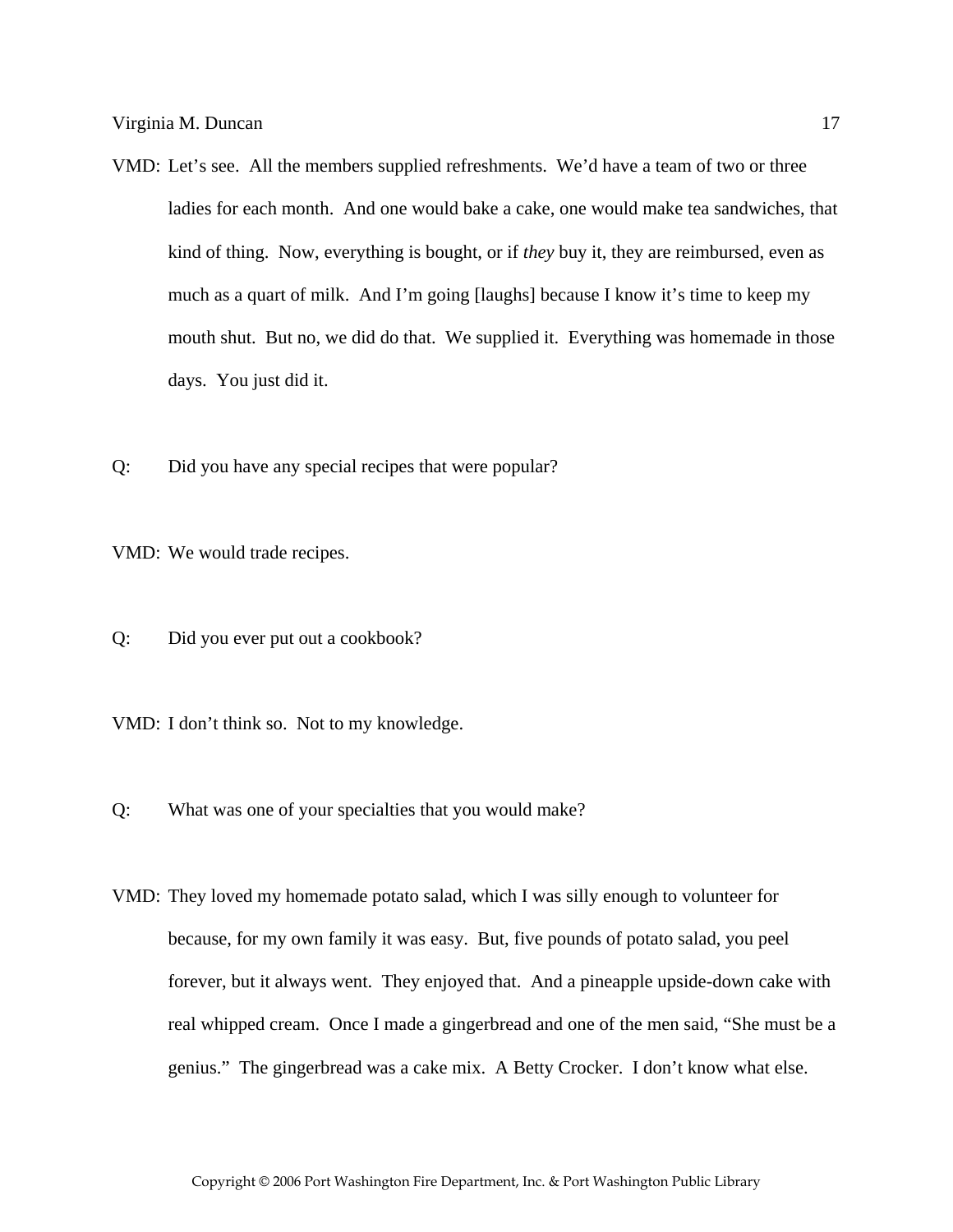Those were my things. Then we had one girl that made kielbasa with sauerkraut and that kind of thing, which I loved because I didn't have itat home. The different ethnic things would come in and it was wonderful. We had great food. More than enough for, say, the meeting night. But then we had a membership of forty women. A large group. We met in a hall, of course. We had a lot of people.

- Q: What was the age span among the members?
- VMD: You had to be eighteen to become a member with the girls. I guess maybe the men, too. I don't know that much about that. But then we went from eighteen up into the sixties – sixty-year-old group. At the moment, I'm not the oldest living member, but we do have two members that are living that are older. The poor things don't even know they're living. One has been in a coma for five years. Nobody knows how's she's living, and the other one is in a nursing home. So, at the moment, I'm the oldest.
- Q: So you're the oldest active member?

# VMD: Right.

Q: To get into the Auxiliary, did you have to be voted in? Did you have to pass some kind of acceptance program?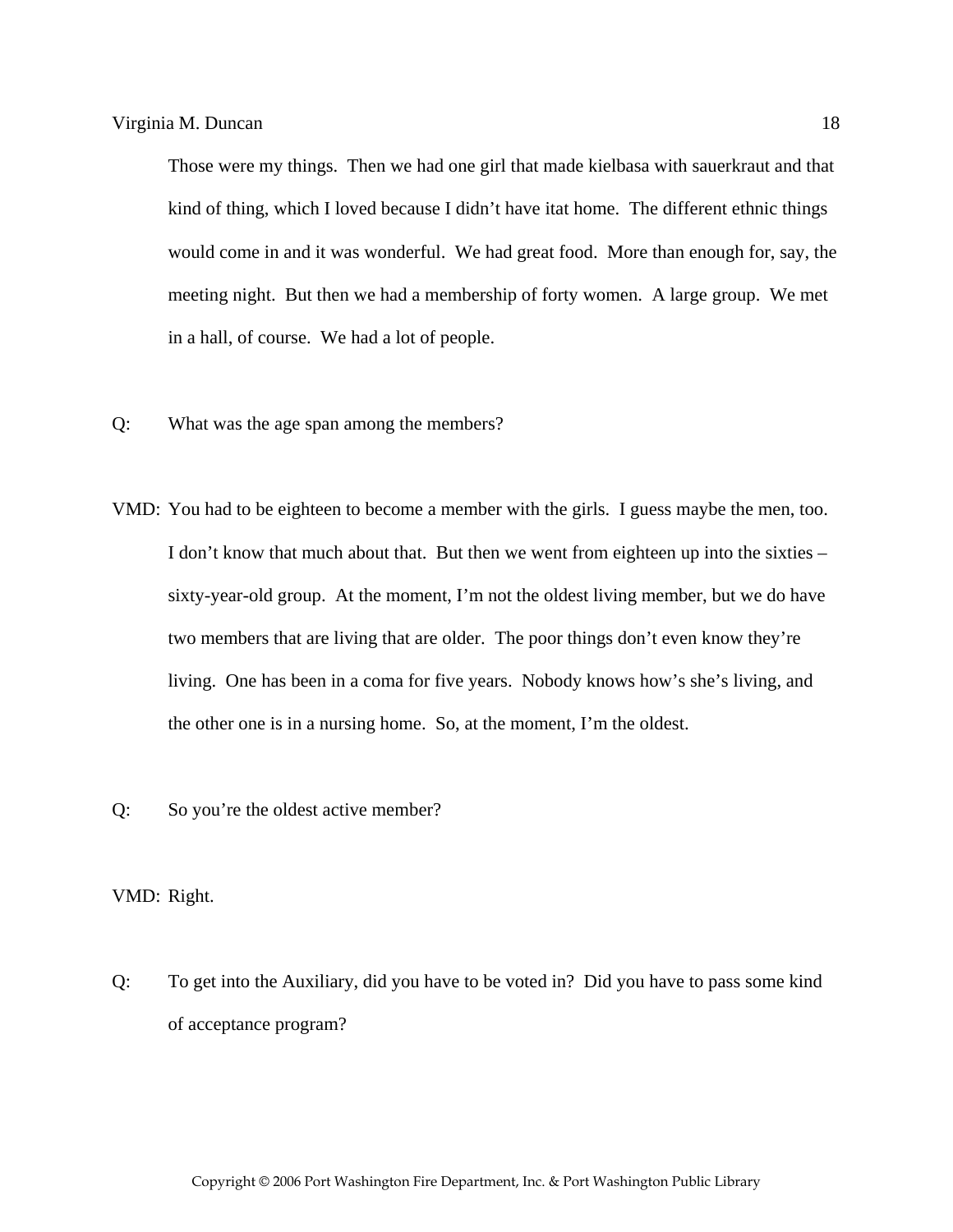VMD: You have to be sponsored.

- Q: You have to be sponsored? By whom?
- VMD: Another Auxiliary member. I don't really remember who sponsored me. But they liked my husband. My husband, John, was pretty popular. I guess since I was John's wife, I had to be okay.
- Q: What was it like for you being married to a firefighter? His having to leave the house, say, if you just put dinner on the table. What kinds of things came up?
- VMD: Loneliness, forever, loneliness. Every girl will tell you that. I don't know these days because the young ones won't put up with it, but we did. So you really were alone a lot of the time because seven days a week, 24 hours a day, they always would be on call. And if it wasn't that, it was meeting or a this or that. So, we spent a lot of lonely time. But then there were good times interspersed so that you forgot about the bad times.
- Q: Did a lot of your social life revolve around the Fire Department?

VMD: Almost all of it. Almost all of it.

Q: Did you make good friends among the other women?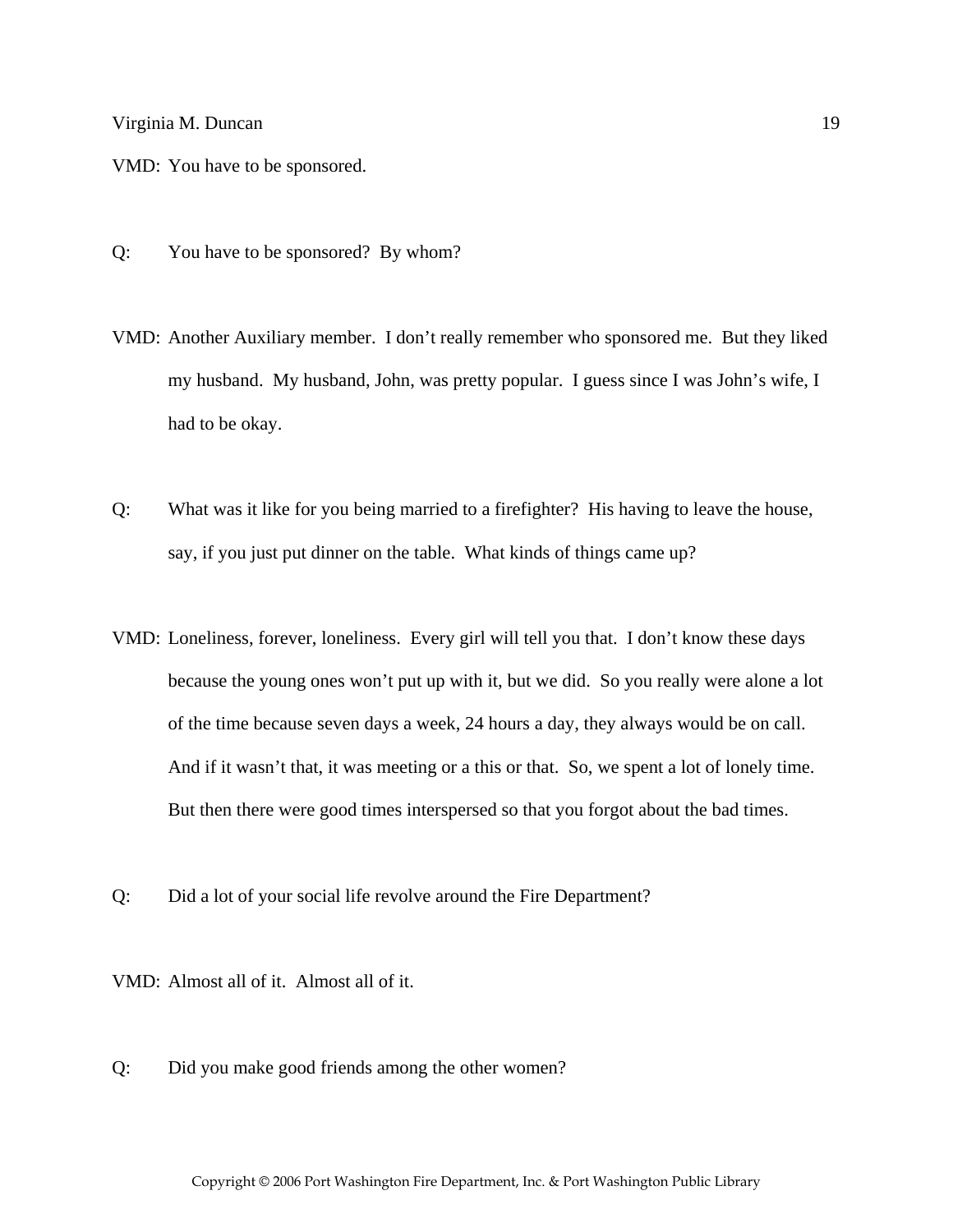VMD: Oh yes, wonderful friends.

Q: What kinds of things would you do together?

VMD: Just as friends, or Fire Department?

Q: Both.

- VMD: We would just attend all the Fire Department functions. Dinners and dances. Trips up to Albany -- Hudson, New York, rather, where the Firemen's Home is. We would all go up there the first or second week in September. We'd go like a caravan. And then later years, they hired a bus. By then, the members like my husband and the other men his age, were getting too old for that drive. And we would bring things up. The Auxiliary would, every meeting, we'd collect. Make a little collection. Sometimes somebody put a dime in or a quarter or something. It was never, say, a whole dollar bill. And we'd do that every meeting until it was time to go up to Hudson. Whatever was collected we would bring. If there was a member up there from Port Washington, and at that time there were a couple, we would bring him money. Because they needed money for cigarettes or whatever. Smoking was allowed then. [laughs]
- Q: When would you say the membership started to decline in the Auxiliary?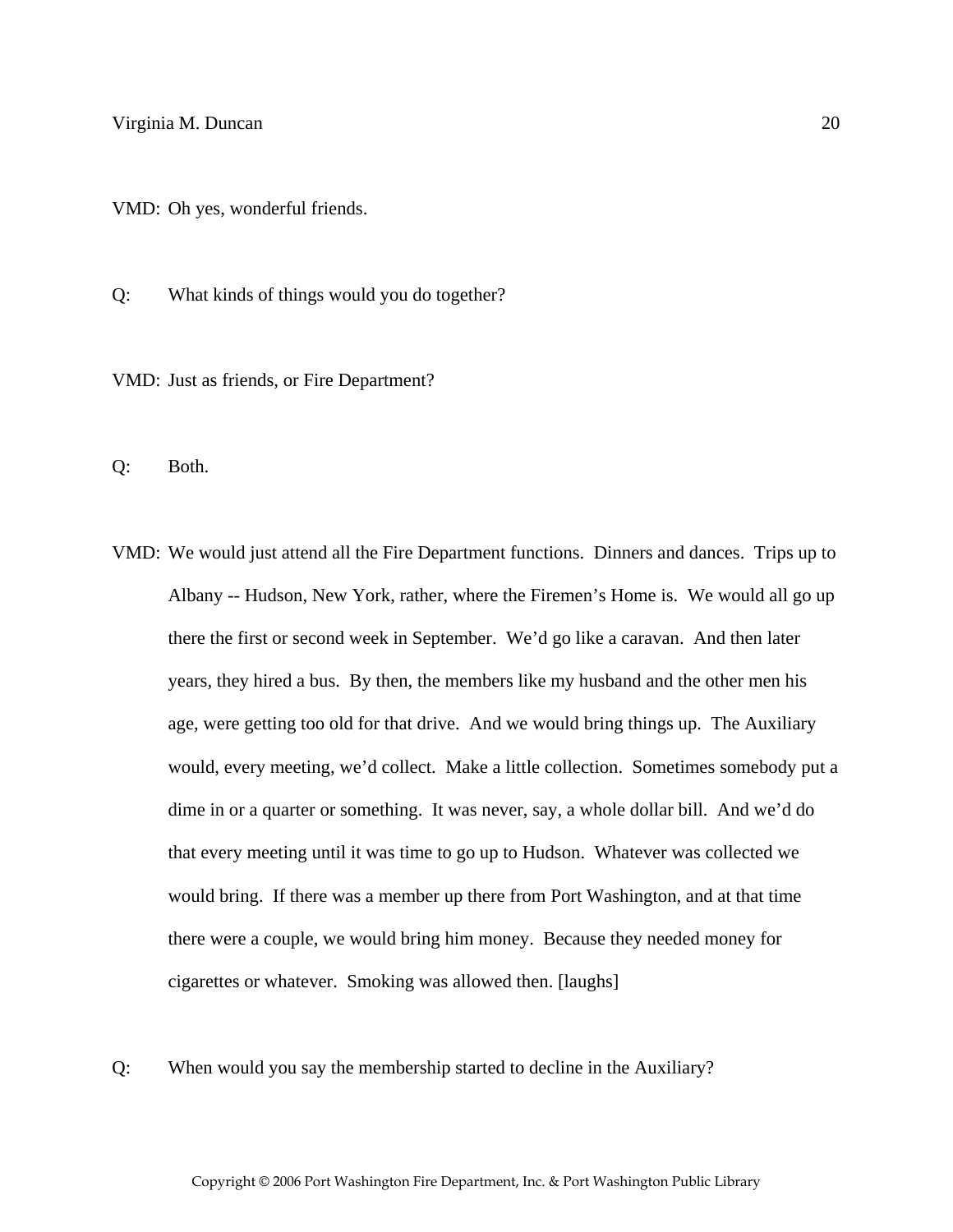- VMD: It was gradual, so it's a little bit hard to really determine. It's nowhere near the size now. The other two Auxiliaries, Protection and Atlantics, have been dissolved. They're not even going. We're the only ones that are.
- Q: Do you have any members whose relatives are with Protection and Atlantics?
- VMD: No, we did have one, but Rose Prudenti was one. Her -- who did she have? I'm trying to think. It was someone in her family, but they got so the membership was declining, like all volunteer organizations are, and they would take in someone like that. I'm trying to think. I don't know how she could be considered. I think her husband belonged to one company, but her brother, Mike Chester, belonged to Flower Hill. I don't know why they -- Maybe at one time it was only wives and mothers. It could have been. So then it got to be sisters and that kind of thing.
- Q: I know Flower Hill Ladies' Auxiliary recently had a fund-raiser tag sale. Did you go?
- VMD: No, I didn't go to that and I didn't go to the fashion show last Friday night. My daughter-in-law was the emcee for that. Elaine. She's very good. She used to teach high school so that was not a hard job for her and she liked it. I heard it was a big success and everyone enjoyed it, dinner included.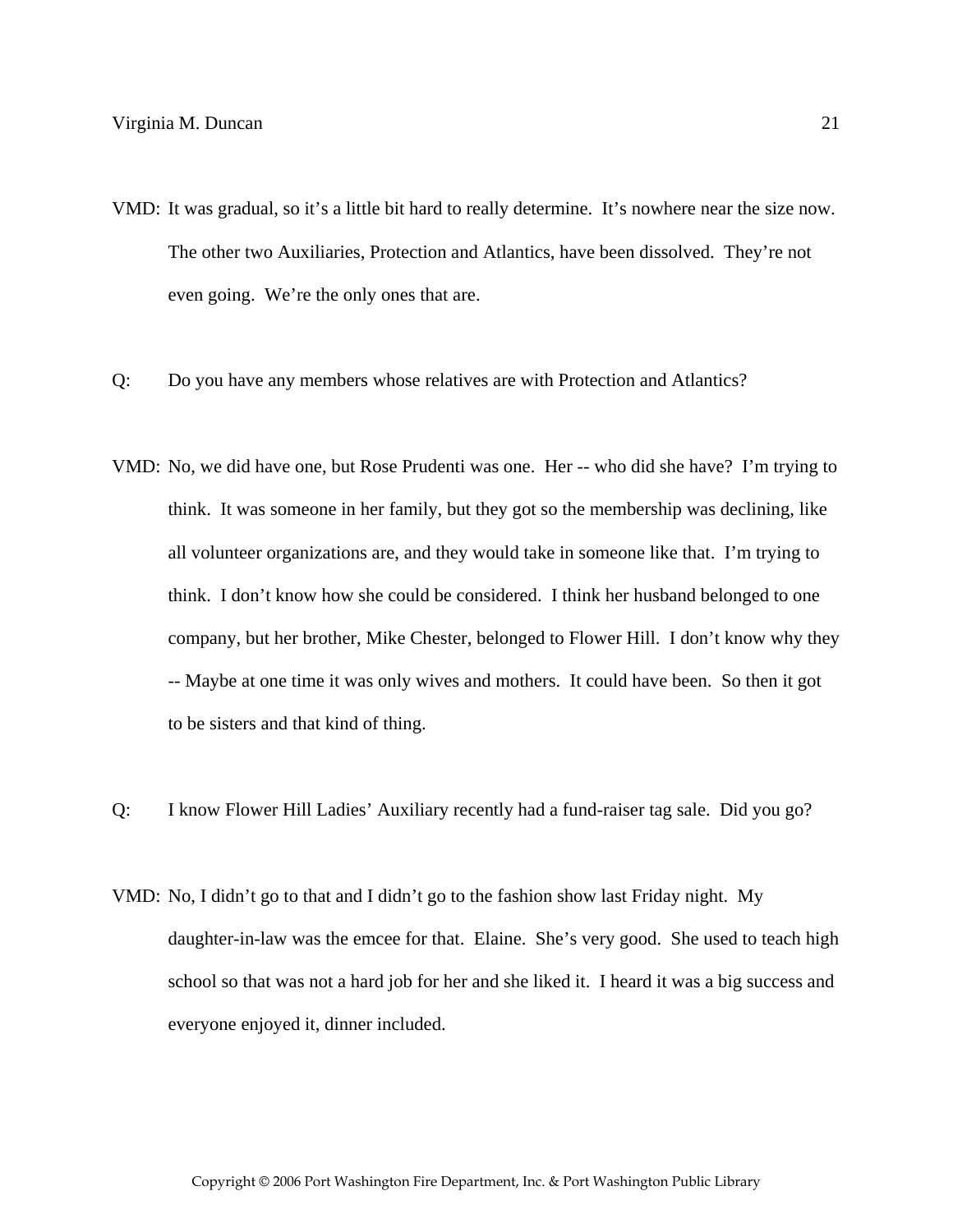- Q: How did you feel about your sons joining the Department?
- VMD: I was happy because I knew that made their father proud. They both joined. But then when John went away to college, he did resign. When Jimmy went to college, he didn't because he went to SUNY [State University of New York] out in Farmingdale. But John did resign, John Junior. My mother said I named them backwards. When John was in the service, I had Jim. While he was gone overseas, his father died and his name was James. So he said, "If it's a girl, name it anything." Imagine somebody saying that. But if it's a boy, I want him named after my father. That's how Jimmy got to be James, and John Jr. got to be John Jr. We lived right over here on Locust Avenue, 46. I might have said 48 or 49, but it was 46. And the people that live there, we meet him once in a while. I forget his name now, but anyway, he said, "I told those people to stop calling it the Duncan House. I own this house, it's my house." But that's the way it was in those days. Wherever you once lived, that was the name of the house.
- Q: How did you get the nickname Dottie?
- VMD: Well, this I hate to tell because it's kind of a silly little story, but I'll tell it anyway. When I was little, I *was* little. When I was five, I was probably about that big. So they would say, "Oh she's a little dot." And I got to be Little Dot. And finally, I got to be just plain Dot. So when I went to school, my mother and father told me, I don't remember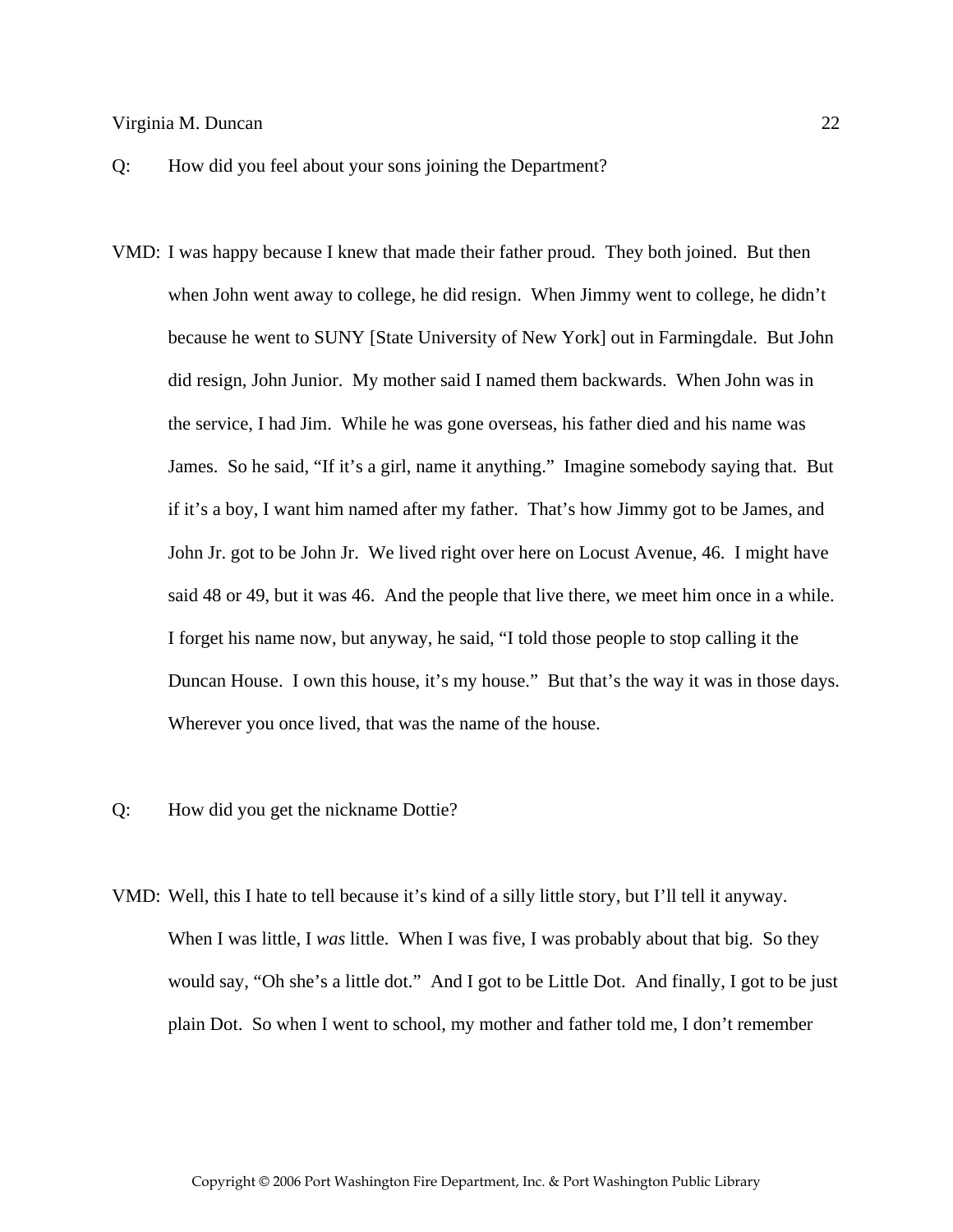this part, when they enrolled me in school, "If the teacher says Virginia, that's your real name. You have to answer to that." So that's how that came about.

- Q: But everybody has always called you Dottie, except in school?
- VMD: Pretty much, but not the people I go to school with, I'll still -- There's a couple that I'll meet in King Kullen: "Virginia, how are you?" So I know it's somebody I went to school with. Everybody else calls me Dottie.
- Q: What other kinds of things did you do in the Auxiliary? Did you march in parades?
- VMD: Oh yes. Hated it. [laughs]

Q: Why?

VMD: It was hard. We walked a lot of miles.

- Q: How far would you say?
- VMD: [Probably two miles, back and forth. Because when we paraded, where did we start? We](http://www.pwfdhistory.com/trans/duncanv_trans/peco_parades002_web.jpg)  started about the railroad station, down to the town dock and then all the way back up. We'd walk through the cemetery and then it ended up, probably where -- I want to say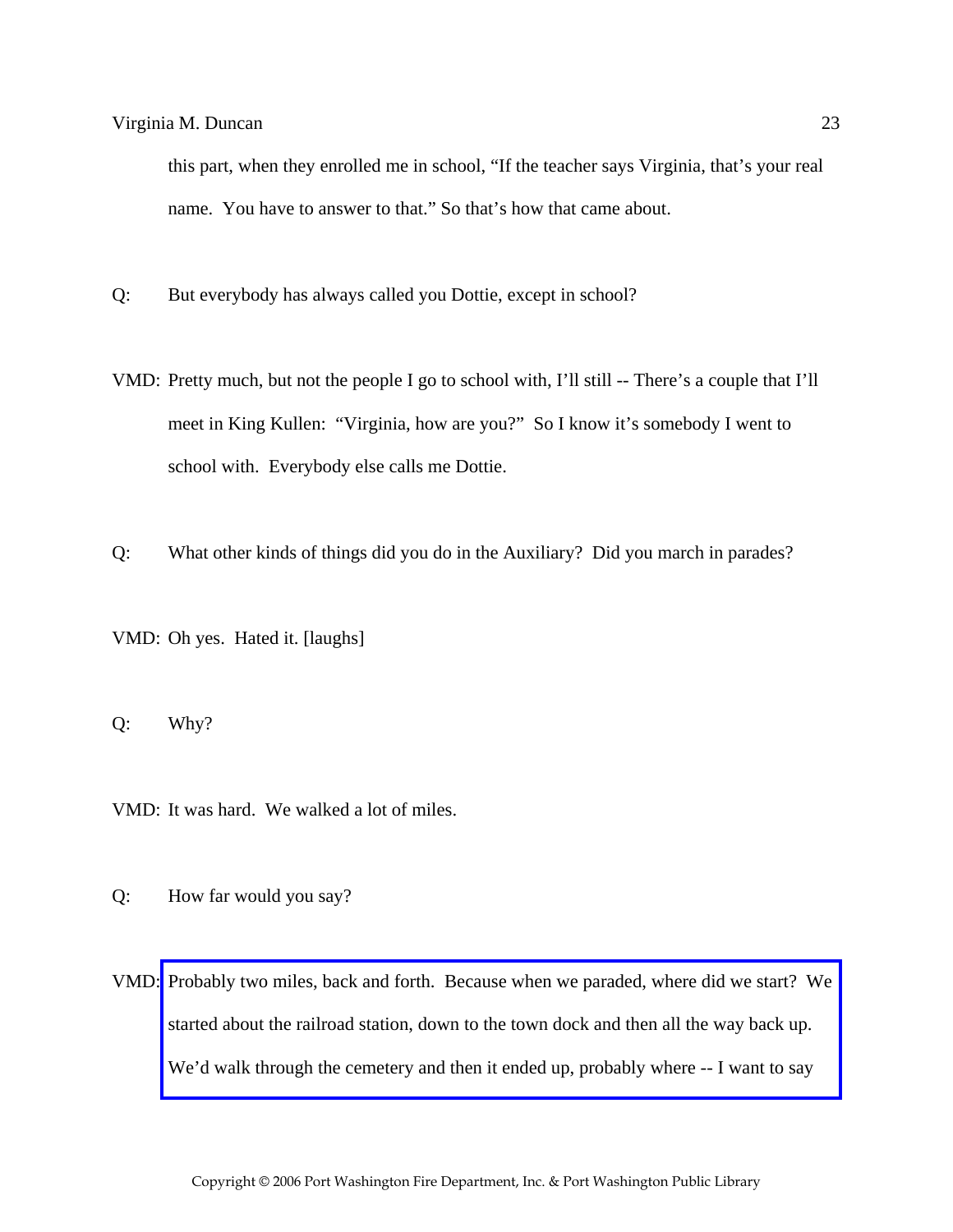Port Washington High School, but it's not anymore. Carrie Weber Junior High, that was our high school. And we came out that way. But I also did that as aGirl Scout but, hey, when you're a kid, it's fun.

Q: Did you wear a uniform?

VMD: Oh yes.

Q: What did the uniform look like?

- VMD: We started out with a fairly nice uniform with white skirts, and what color our jackets were then. But then, at the end, we called ourselves Port Washington Fire Department Auxiliary. And we had lavender jackets and white skirts. We wore --I'm trying to think --it's almost like a cap-type thing that a nurse might wear. If I could remember my Scotch part, I would remember what the Scotch call it. I can't. They were fairly nice uniforms until one time we got caught in the rain and the purple dye ran down on us, and the "natural blondes," quote/unquote, all had purple hair. So I think that might have been the last time we used them. They voted them out. And then that disbanded, the Auxiliary, the Department Auxiliary disbanded. It just didn't work. It was too much for everybody.
- Q: What was that? Was that composed of the Auxiliaries from all the different companies?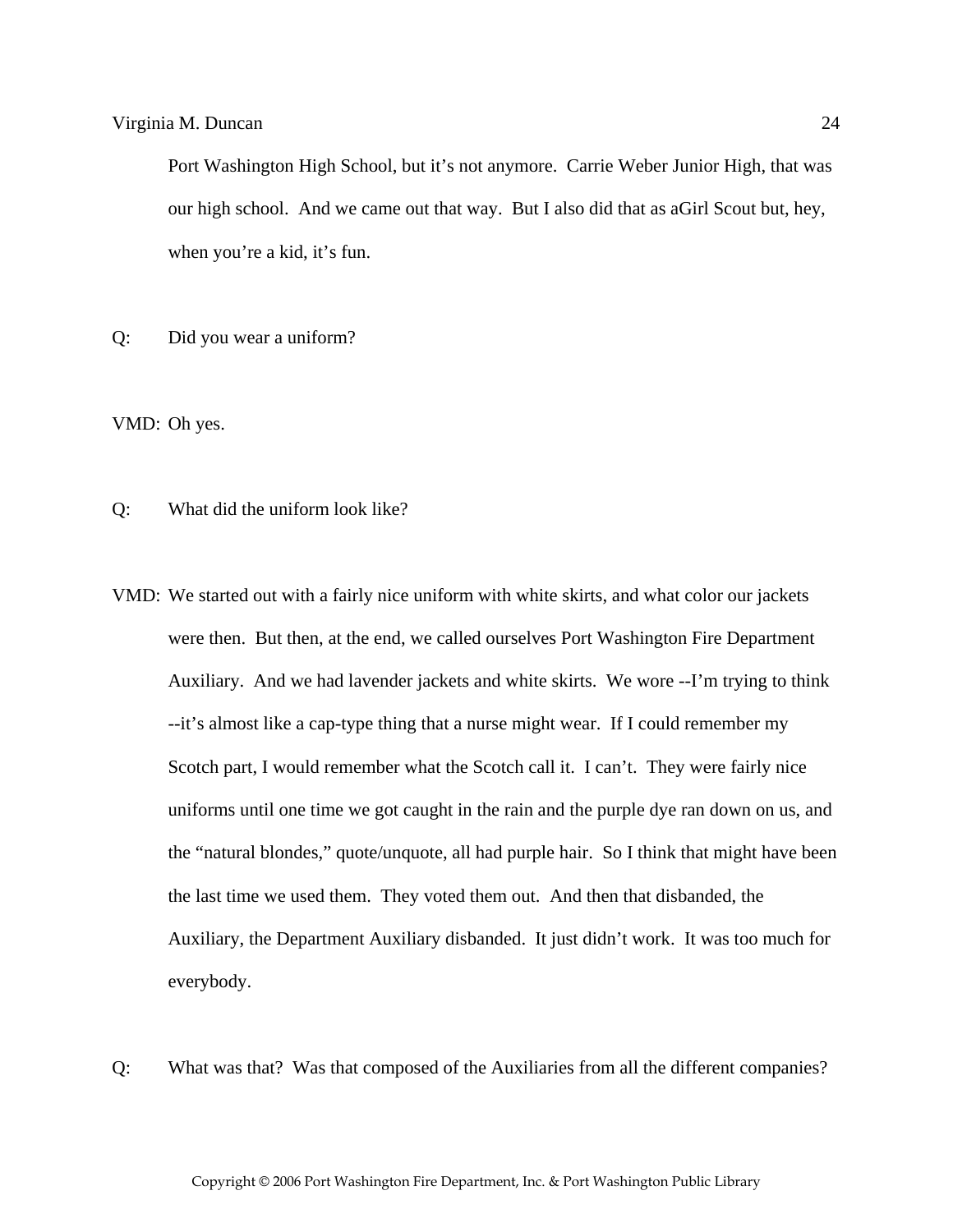VMD: Yes. And that didn't last too long. A couple of years maybe.

- Q: And then did you get new uniforms?
- VMD: No. We just -- I guess they gave up parading. I don't know. Isn't that funny, how that should stick in my mind. Maybe because I didn't like it. But I did it. I did a lot of things I didn't like.
- Q: Did you wear those uniforms for any other occasions?
- VMD: No. Like the firemen at a funeral or something, they do. But no, we didn't do that. In fact, someone in the Auxiliary stored them until it was time for Memorial Day, a tournament. That was it.
- Q: I understand that in the Department itself, there are a lot of practical jokes that the men play on each other.

VMD: Oh, the men do it, yes.

Q: Did the women do anything like that?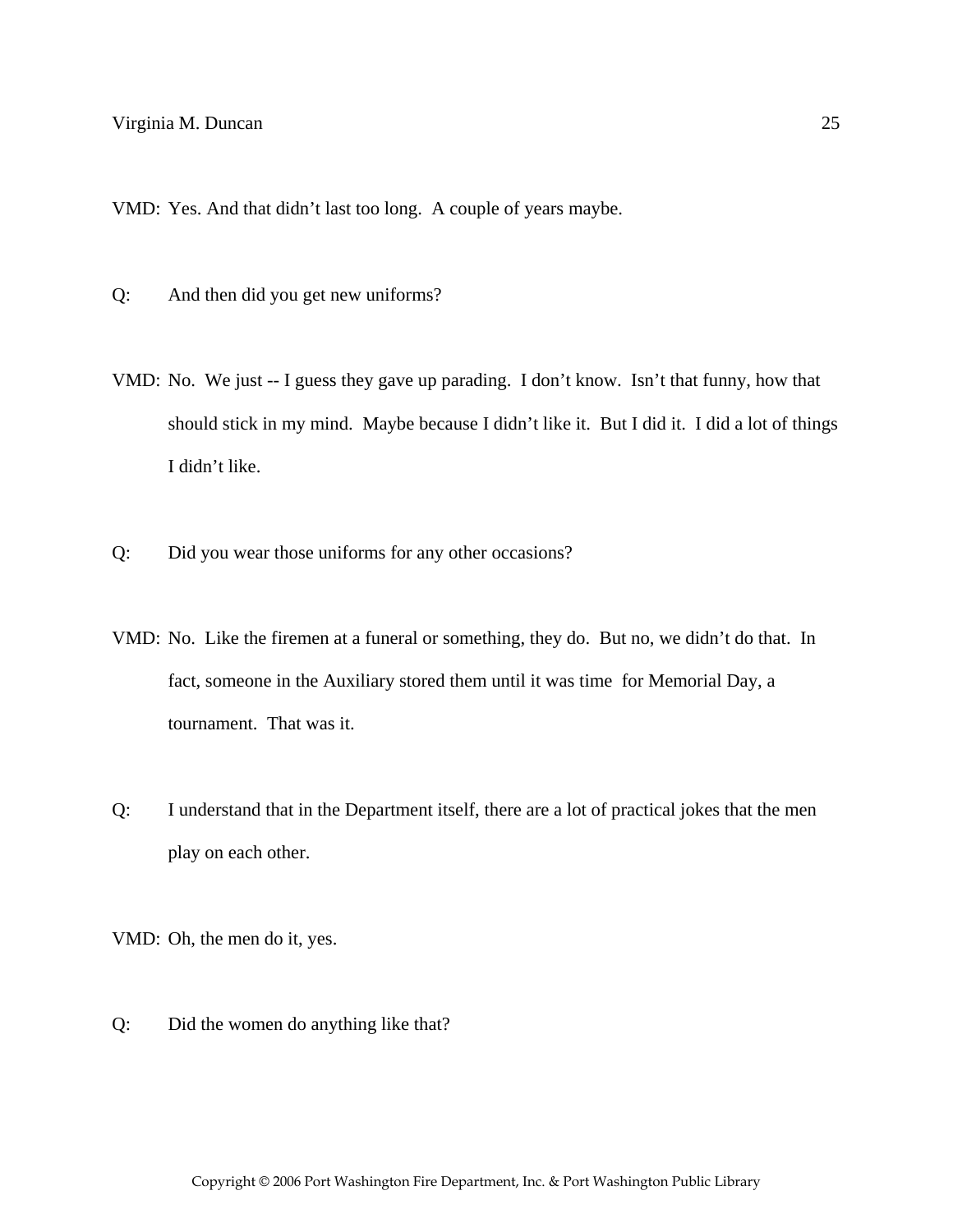- VMD: No, not that I know of. We had to be ladies. Whether we liked it or not. If it happened, I wasn't privy to that information.
- Q: How did you happen to write the essay in the  $75<sup>th</sup>$  Anniversary booklet?
- VMD: I don't remember who it was that asked me. Someone in the company asked me, not my husband.
- Q: *[Excuse me, I have to turn over the tape]*

# SIDE B

- VMD: I know how it came about. When I sent T*he Hose Line*, that I called it. The little paper to the boys in the service that were in Viet Nam. Bill Mullen asked me if I'd be interested in doing the Company history since I liked to write. I said, "Well, I could try it." I had no idea what I was getting into. I spent three months at this library going through all the old tapes and stuff. It's blinding to the eyes. Then I'd get waylaid: Oh, I remember that. It was hard to stay on the subject you were looking for. It took a while, but I did finish it.
- Q: And now the Company's going to celebrate its  $100<sup>th</sup>$  anniversary. Are you at all involved in the planning?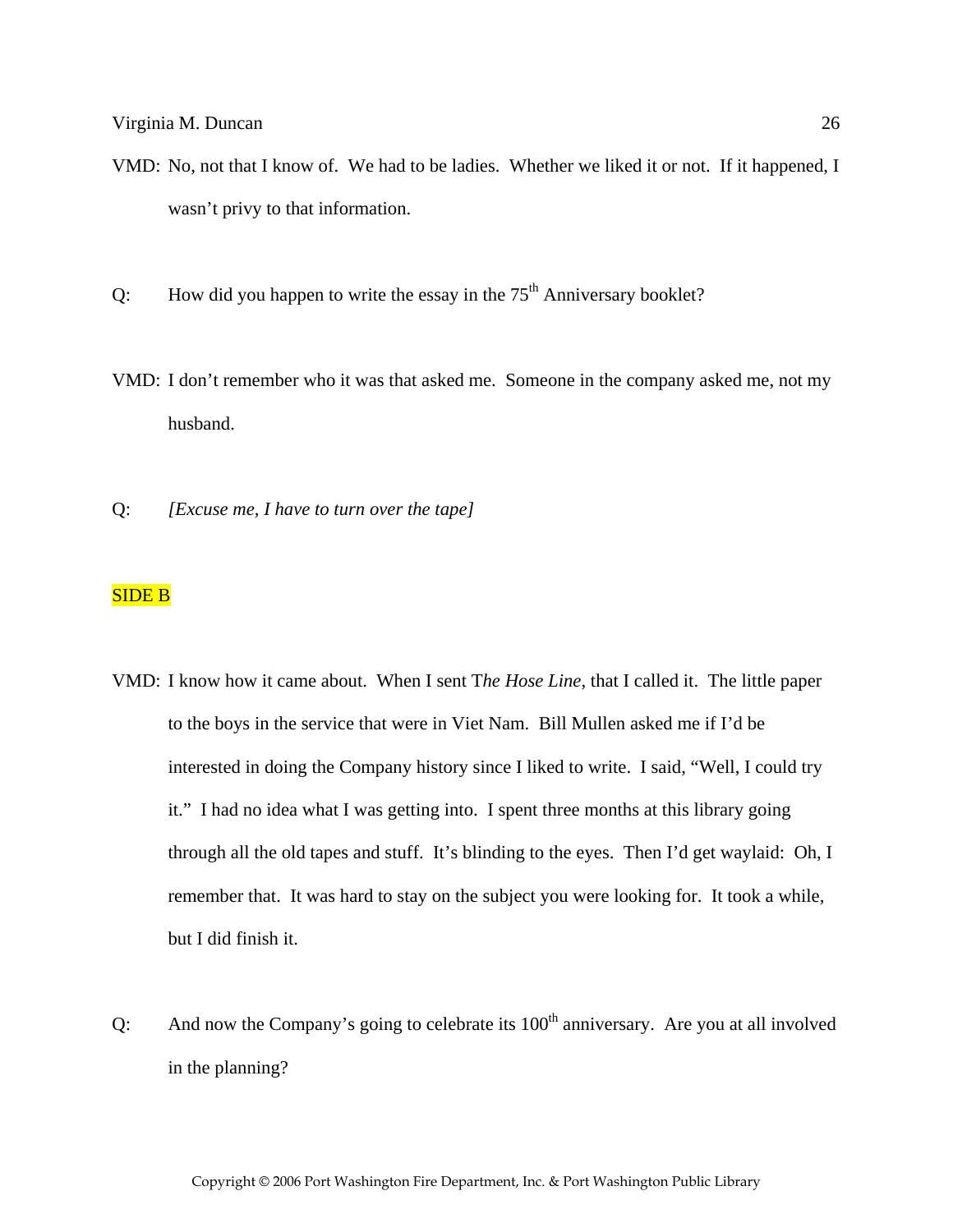- VMD: Not to my knowledge. I think they know. I can't type anymore. Before it was easy. I could write stuff and if anybody praised anything, I'd be embarrassed because it seemed like it just came from here to my fingertips on the typewriter. But that was when I could write little stories and stuff, but now it doesn't work anymore. A lot of the parts give out. [laughs]
- Q: When you were younger, did you ever want to be a firefighter yourself?

VMD: Oh no, no. You just didn't consider it if you were a female. No, no never.

- Q: How do you feel about the entry of women into the Department?
- VMD: Well, I'm neither for or against it. I think it's a man's job, let's put it that way. The gear alone would stagger any woman. I don't even know how they cope with it, but that's not for me to say. I'm not of the generation. I figure it's a man's job. That includes City Fire Departments and everything. The police is different because I don't think they assign their women to terrible things. I don't know about the City. The smaller towns, that's something different. We need crossing guards, but [inaudible] to my mind.
- Q: Have you been involved much with the Fire Medics Company?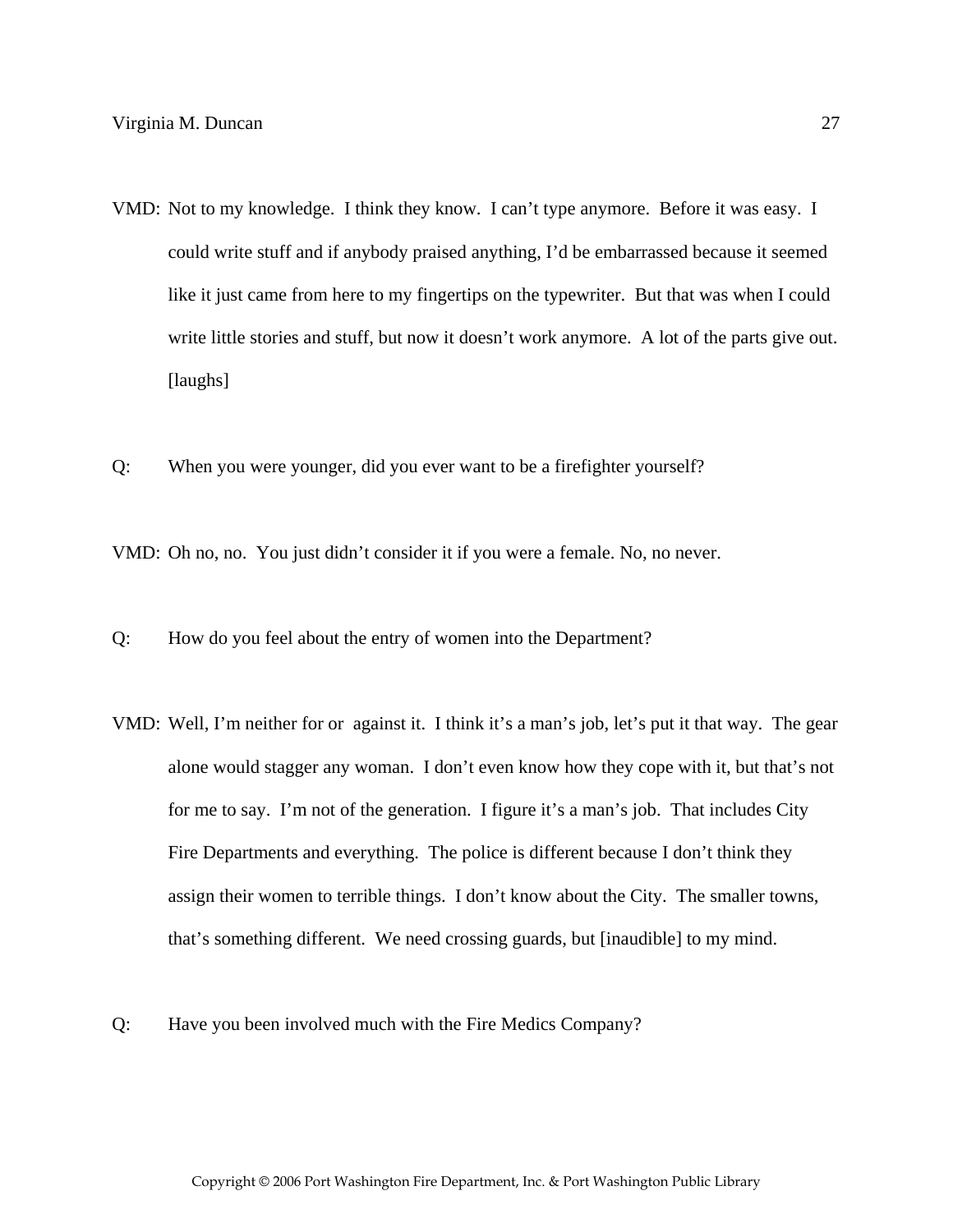- VMD: Only when they carted me out of the house. They are wonderful. We are lucky to have them in this town.
- Q: What happened in your case?
- VMD: I got sick. I thought I was just sick. I didn't know I had a problem with my heart. But then, the doctors there suggested I come in for a catheterization and the doctor that did the catheterization said, "Mrs. Duncan, I'm admitting you. You have about 24 hours to live." I said, "Oh." Not another word. I didn't scream or cry or anything else because it was so unreal, and I didn't even have a headache that day. I'm a doctor's worst nightmare because I don't have symptoms.
- Q: What made you call the fire medics if you didn't have symptoms?
- VMD: When I've been sick other times. I broke my ribs once, because that was before. Let's see – that was a wintertime -- it was cold weather, I know. So it would have to be around maybe November or something. I went to the bathroom thinking I just had to get up and go to the bathroom. And while I was in there I keeled over on the bathroom floor and broke my ribs. I'll take the bypass. The worst thing. You can't sit up, stand up, lay down or anything else. But -- I did go to St. Francis and they couldn't find anything that would have made me pass out, so I was sent home. By that following February of the next year, that's when I had the bypass.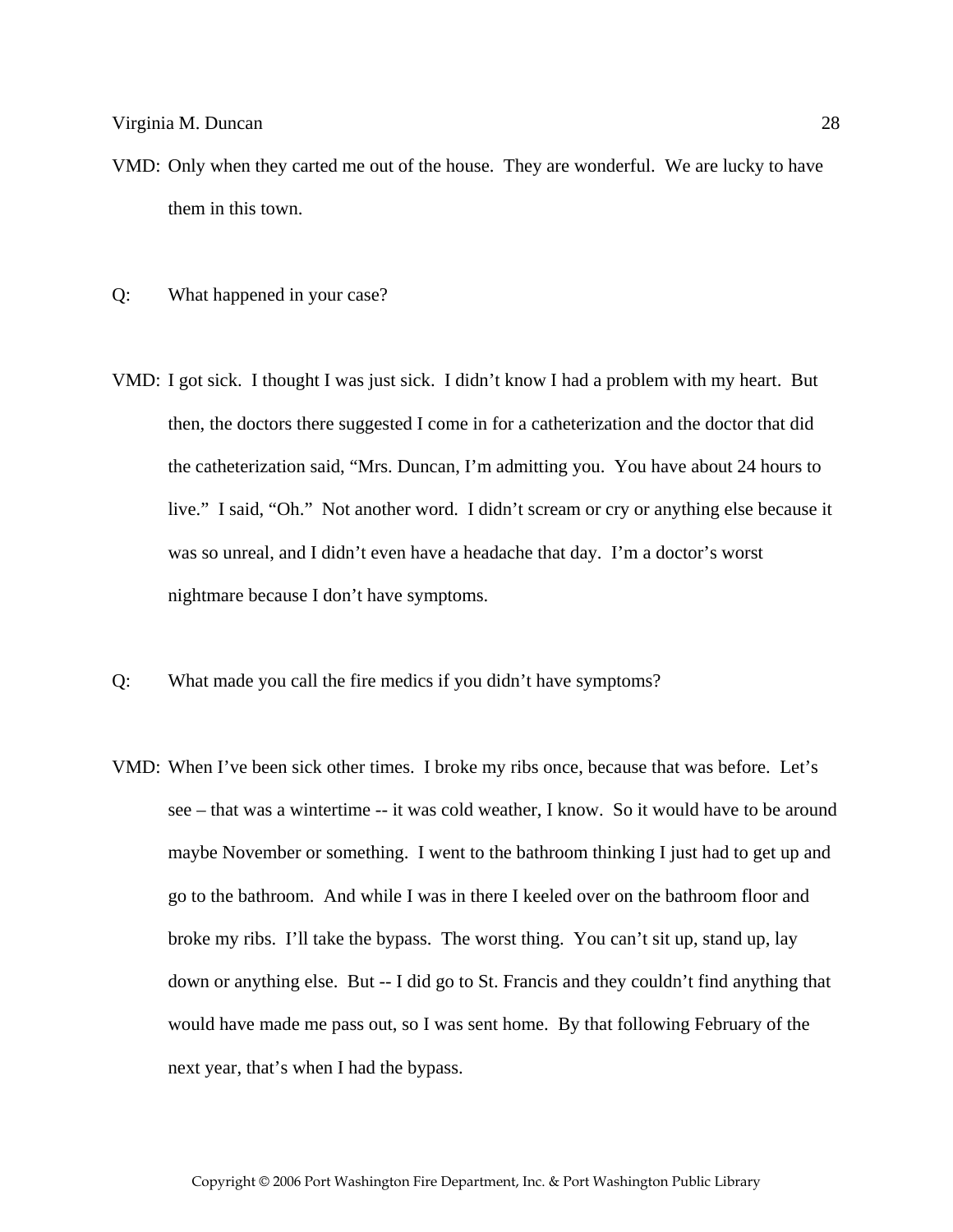Q: When you called the fire medics, did you call them yourself?

VMD: Oh, no, my husband did. Yeah.

- Q: How long did it take for them to come?
- VMD: Like seconds. They respond so quickly. It was wonderful. They were gentle with me because they started to move me and I yelled. It's a yelling kind of thing. "Wait a minute, wait a minute!" I remember an Oriental boy that was a member. I don't know whether he still is or not, but he was so kind. He said, "Mrs. Duncan, put your arm around like you're gonna hug me, my neck and then your other arm like that." And he guided me to the stretcher and then put me in the ambulance. They were so kind, they really were.
- Q: Did you feel that the community appreciated the work you did in the Auxiliary?
- VMD: Well, I don't think we ever expected anybody to appreciate things. We just did it. It was something you did.
- Q: What were the rewards to you?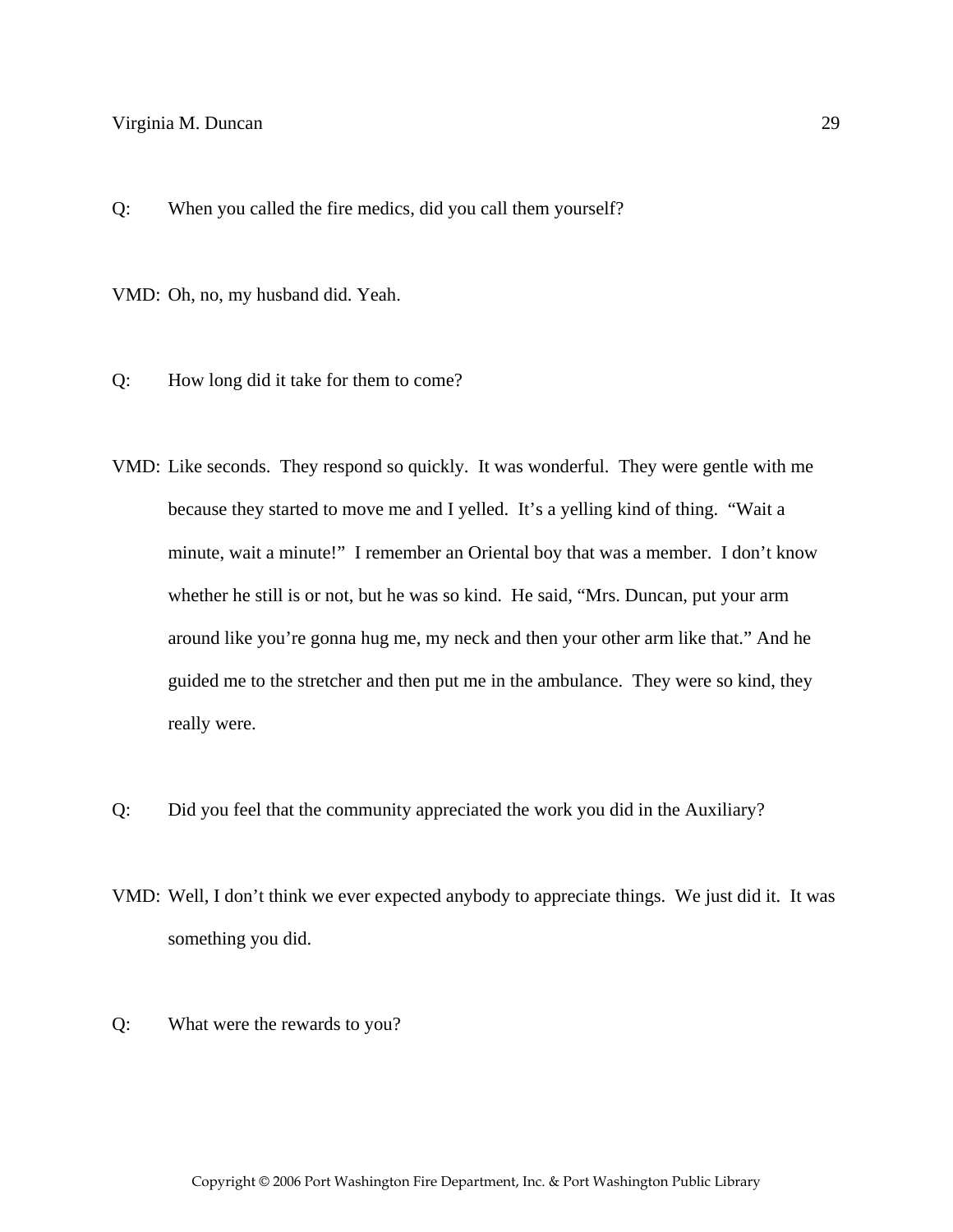VMD: Knowing I had done it. That was about it.

- Q: What would you say was your best experience in the Auxiliary?
- VMD: Writing this history was a fun thing. It took me a while to go back and read it myself and, "God, that's a terrible sentence," or so forth, but writing that history was wonderful. And then also, maybe it made me relive all the time when I was young once. [laughs] A lot of things. A lot of good memories. That was my most rewarding. I was awarded a 25-year pin and a 50-year member dinner. And they gave me a bouquet of flowers and an Auxiliary check for fifty dollars, but I returned that. I did not want money. Everybody likes money, but I didn't want it. So anyway --
- Q: Why didn't you want it?
- VMD: I just didn't. The Auxiliary is not that rich, so I returned the check. I told them not to be insulted because I just didn't want it. I could have used it, but I didn't want it. They pay for your dinner too. So having a dinner and a beautiful bouquet of flowers was more than enough for me. And that was it. They had my daughter-in-law present the flowers to me, which made it even nicer. And now I guess I'm a 60-year member, I don't know. I don't even keep track anymore.
- Q: What regular ceremonies do you have with the Auxiliary?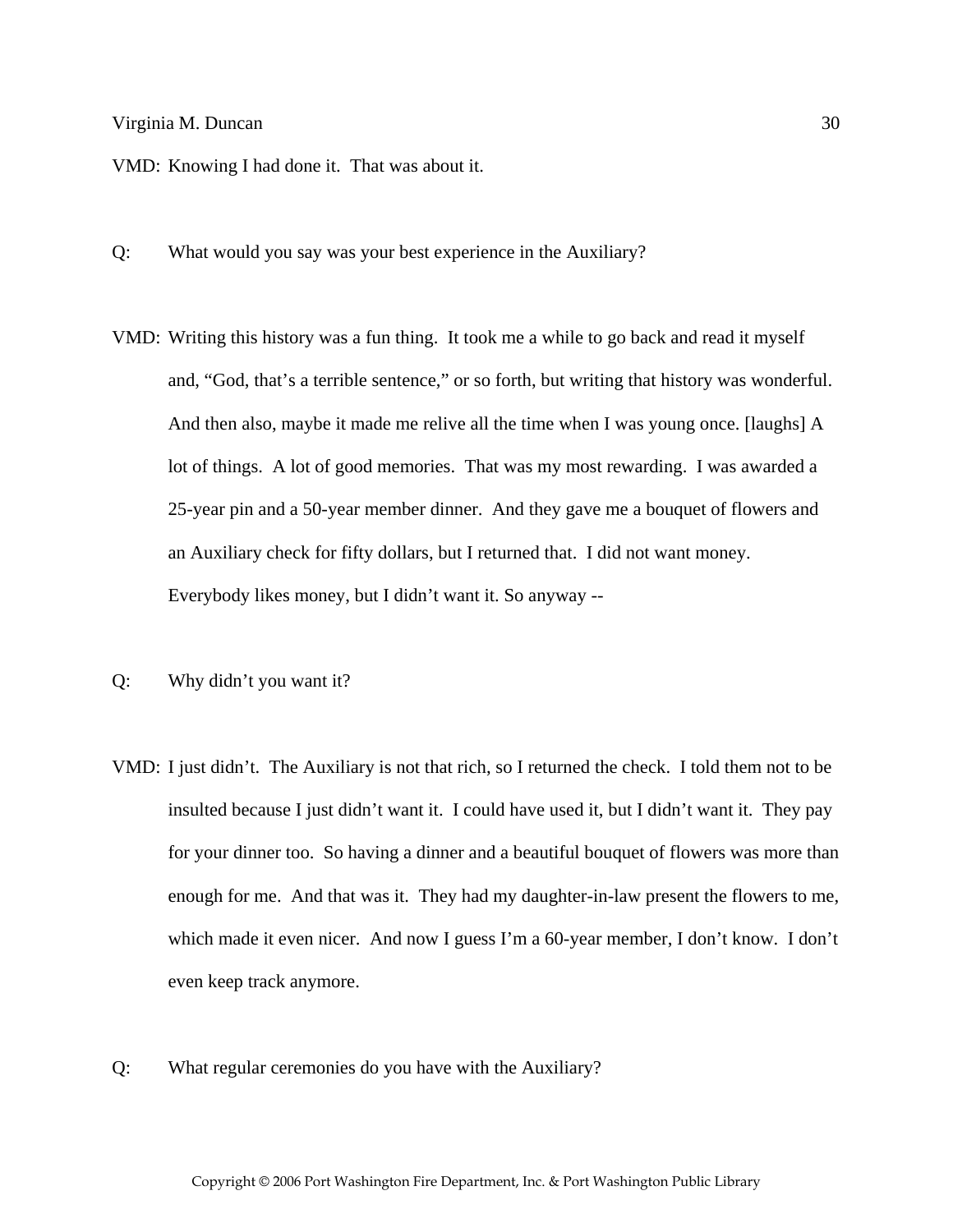VMD: You mean in somebody's honor?

- Q: Well you just said that you were presented with a pin at a dinner. So do you have regular dinners?
- VMD: Oh yeah, and in a restaurant.
- Q: How often?
- VMD: Whenever a 25-year member came up. And for a while there, it seemed like quite a few. There are not that many 50-year members. Only one other living that I know of. That's Ethel. What was her name? Ethel Hults. She was a Kurz, Donny Kurz's aunt. Also my Aunt May's sister. She's in this picture here, and she's a 50-year member, but she's in a nursing home. Let's see. I don't remember any 60-year members. I don't mean they weren't there, I just don't remember ever anybody being --
- Q: But otherwise, you don't have the dinners if there's nobody being honored?
- VMD: That's right. No. Only on that occasion. We do have a Christmas dinner and at the end of -- We don't meet in the summertime, so at the end of the summer, then we have a dinner, usually at Finn McCool's.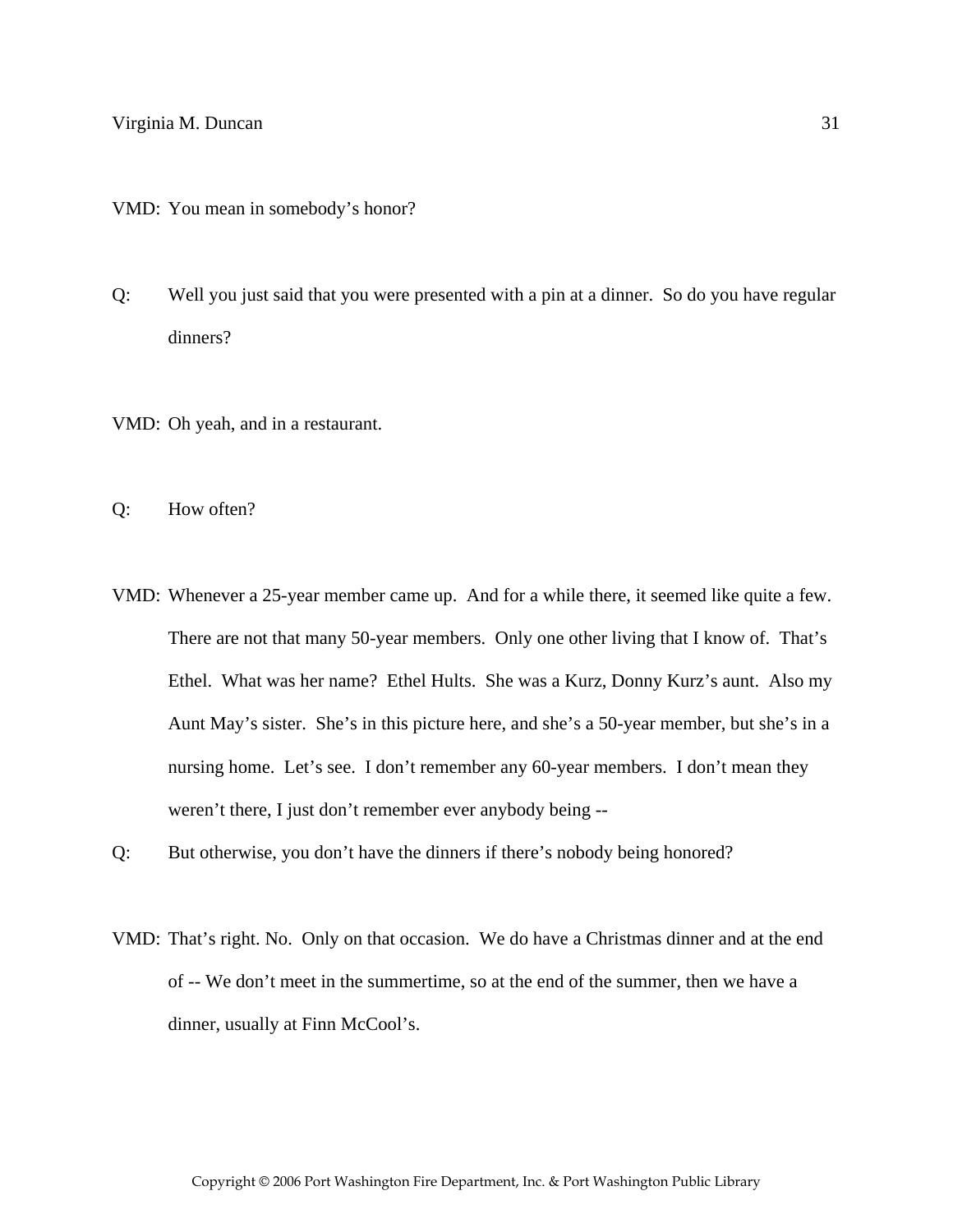Q: You used to have Christmas parties for the children. Does the Auxiliary still do that?

VMD: As far as I know. For many years I worked on that.

Q: What was that like?

VMD: Oh, that was fun.

Q: What did you do?

VMD: We wrapped the gifts and we were allowed fifty cents a child. In those days, you could buy something for that.

Q: What could you buy?

VMD: We bought hand puppets. And the kids liked them. And then we had ice cream and cookies. And the women would all bake the cookies. So that would have to be about 1945 or so. After the war was over. Then we were allowed to get back into motion. During the war, we didn't do -- We did Auxiliary stuff like cooking and helping the men with whatever we could do, wrapping the bandages -- but we didn't have affairs. The children's party was always a lot of fun, because oftentimes, one of the member's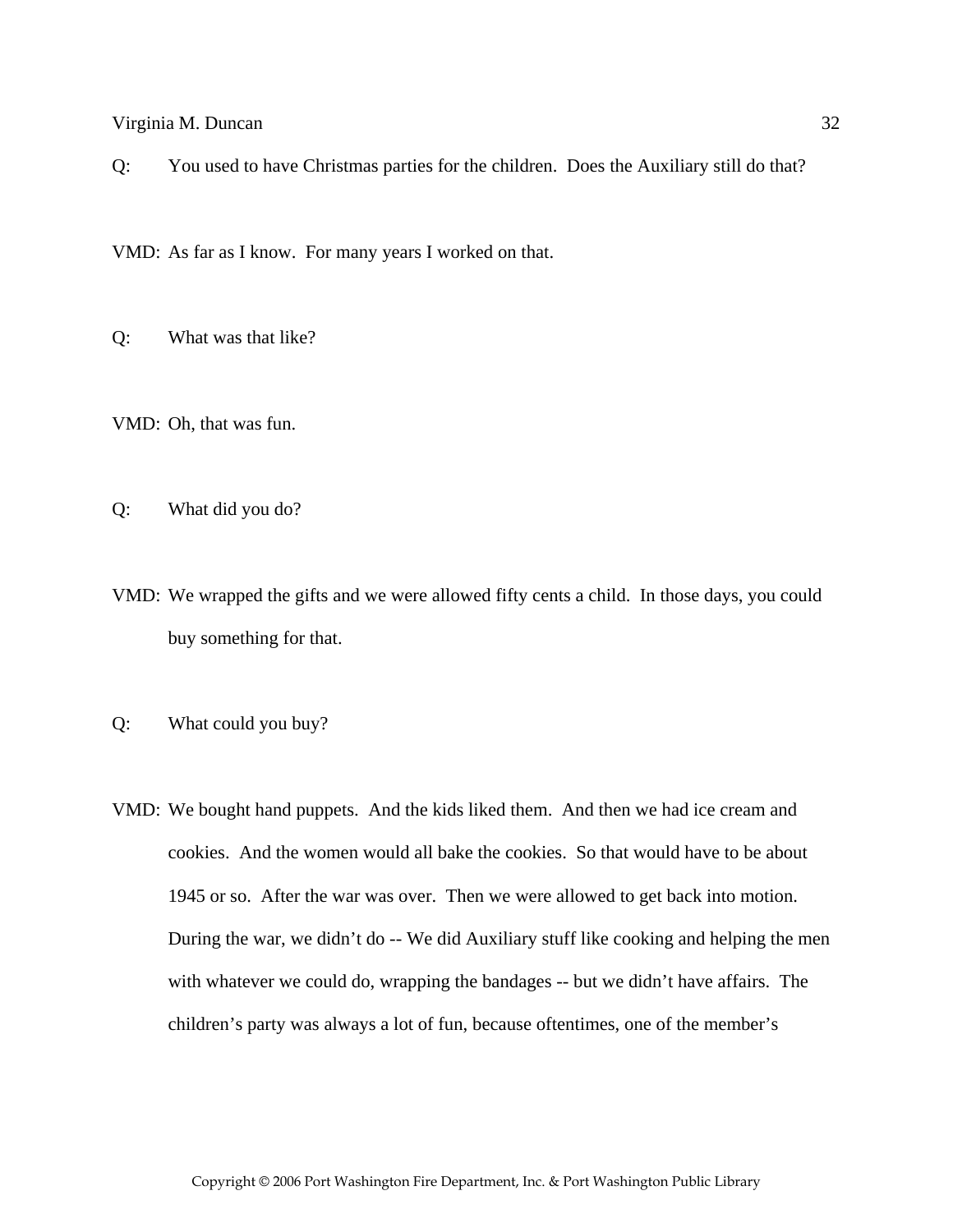children were at the party and the father was the Santa Claus. We picked the fattest fellow.

Q: When you first joined, was there somebody who kind of took under her wing to show you what to do?

VMD: No, you got the rule books and those were the rules, and stick by them, or out you went.

Q: What kinds of rules did you have?

VMD: Bylaws, like any organization would have.

Q: Now I read that for membership, women had to be United States citizens.

VMD: That's right.

Q: Is that still true?

VMD: I think so.

Q: Why? Do you know?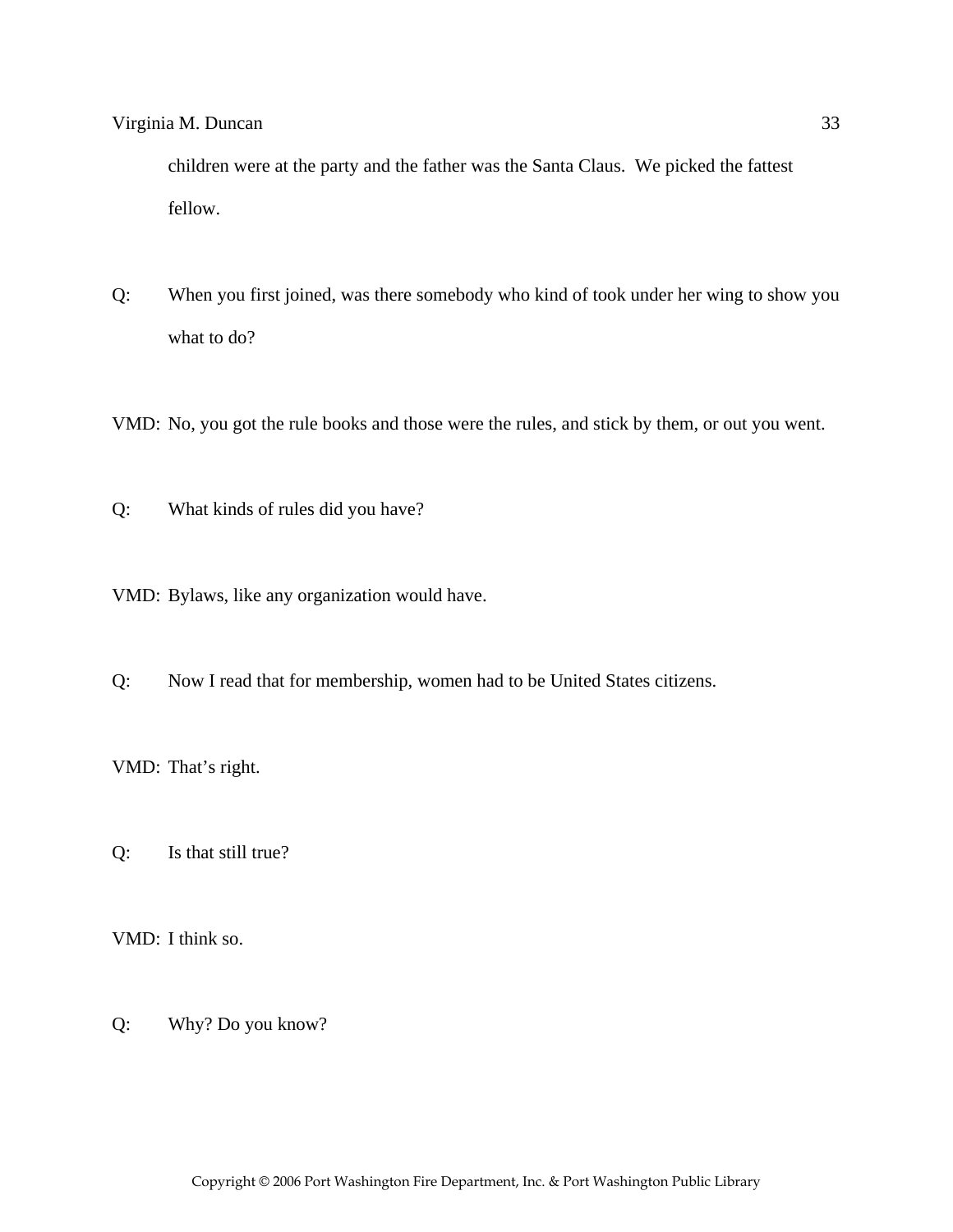- VMD: I don't know. No. It may not be true anymore. I don't know. But one time we did have a girl that liked the Auxiliary and wanted to join because her husband was a fireman. And she tried to get in and then they asked her if she was a citizen and she wasn't. She was Canadian. And they couldn't let her join because it was against the rules. Every organization has rules. People were annoyed. But that time, it was after World War Two. People were still -- you know, this way, like they are now with all this stuff going on. We can't let this happen. I think they might have dropped that rule, but I could not say that for certain.
- Q: What would you say was your worst experience in the Auxiliary?

VMD: As an Auxiliary member or just --?

- Q: As an Auxiliary member.
- VMD: I can't really remember anything very bad. Most of it isif a member died or something that you knew was so much younger. Like recently June Lang died. And she was only 60 years old. I could have been her mother. I figure, in my mind, you should go in the order of your appearance, not when you're 60 or younger. And we did have a few young members die. That would only be a bad experience.
- Q: Did you ever work at a fire or other emergency when one of the firefighters died?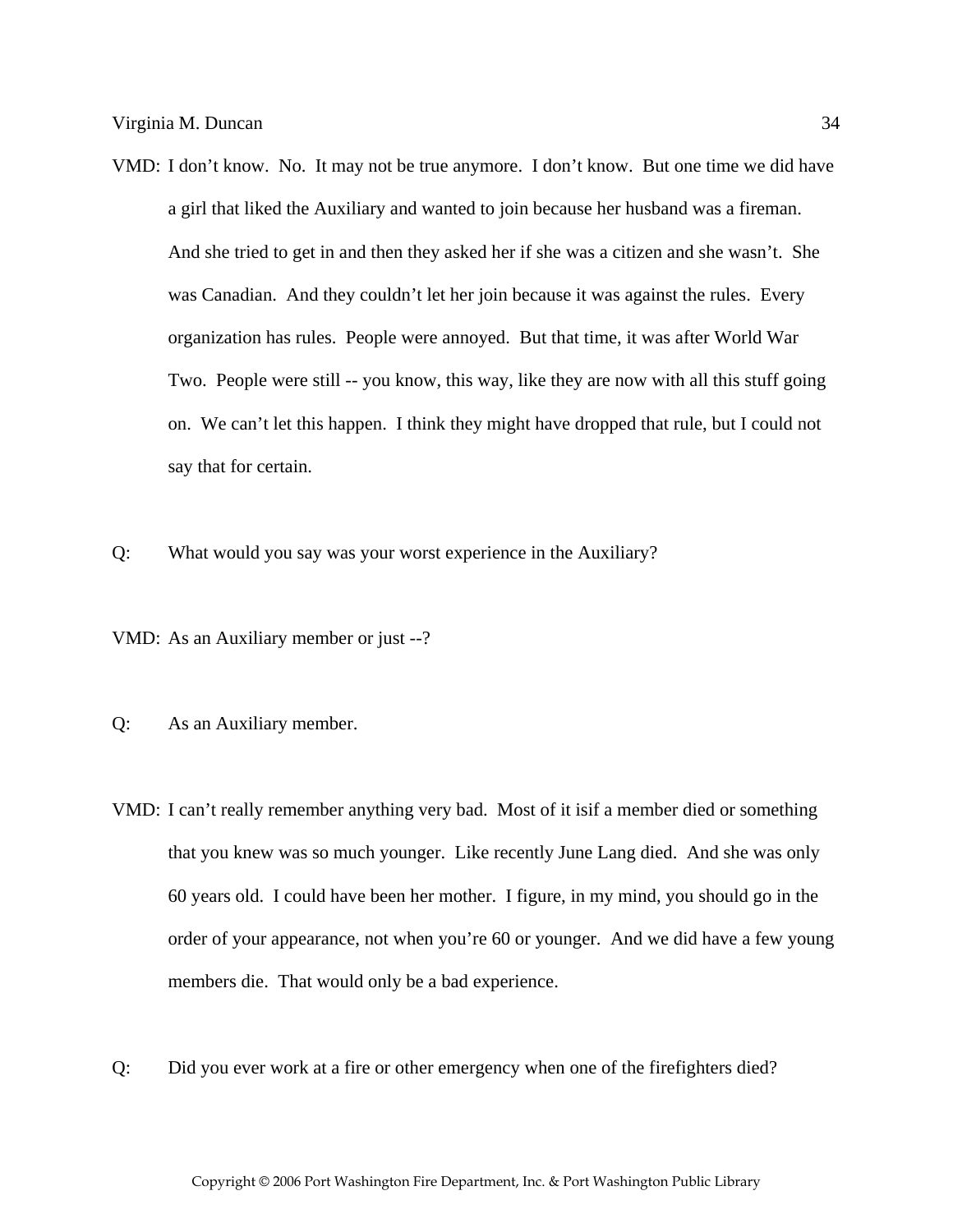- VMD: Bobby Dayton. [pause] We didn't lose a lot of men in fires in those days. I didn't work at it, but I knew they – no, they didn't lose any men at Berg's. I'm pointing that way because that's where Berg's place blew up. But my husband lost a good friend there. You felt involved. At that time I wasn't, because I wasn't even married then.
- Q: What are you proudest of in your work?
- VMD: Frankly, I'm more proud of my husband and sons than I am of myself. Like I said, it was just like something you did. It was expected of you. And you did it. But the boys and the men -- they -- they really worked hard.
- Q: Did you work outside the home at any time?

VMD: Oh yeah.

- Q: And how did you fit your paid work in with your Auxiliary demands?
- VMD: It really never interfered because it was just once a month. A meeting once a month or if it was something going on, it was always evening, so it didn't interfere with anything. I worked for the phone company for thirteen years. Hated every minute of it.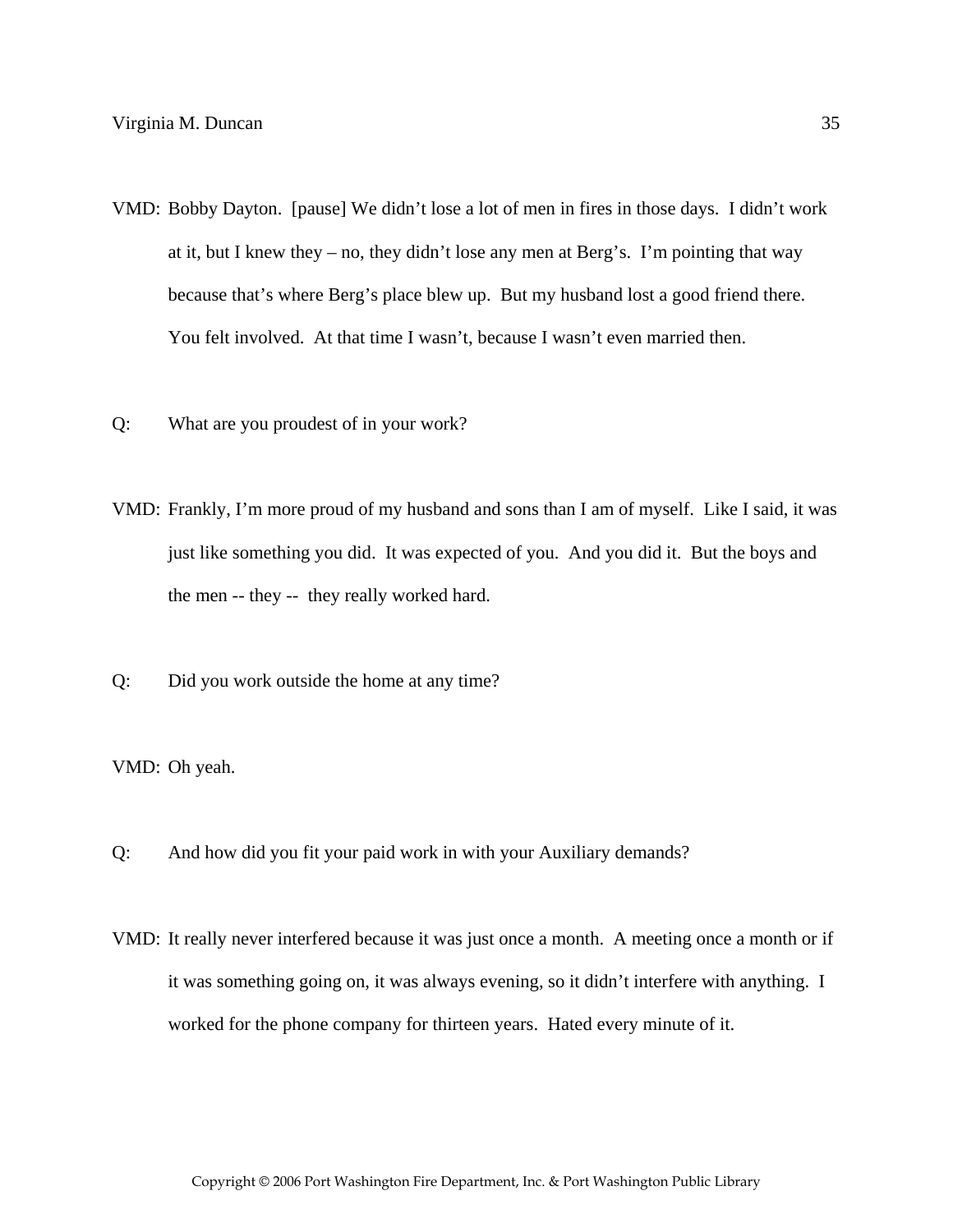#### Q: What did you do?

- VMD: I was a telephone operator. They told you what to say, what not to say, and no matter what the person said to you on the phone, you could not be annoyed or say anything back. And hey, if you wanted your job, that's what you did. Jobs were not easy to come by in those days.
- Q: Which close friendships did you form?
- VMD: Oh dear. In fact, most of our friends were -- Jean Fairlie, Marge Croll of course, they had different names then. Jean was never an Auxiliary member but Marge was. I'm thinking of our first little circle, but since so many people have moved away, it's hard to put it together. We'd go to an affair and all sit at the same table. So it would be the Duncans, and the Tobins, and the Crolls, the Johnstons. I said, the Tobins. There were at least twenty of us. The Izzos. I'm trying to think of --I should look at this [referring to a photo of Auxiliary members], it would be easier.
- Q: What would you say was the most important lesson that you learned in the Auxiliary?
- VMD: You have to be tolerant. You have to respect other people's views which, when you're younger, sometimes you don't because you're so sure you're right. You have to be kind to people even if you don't like them.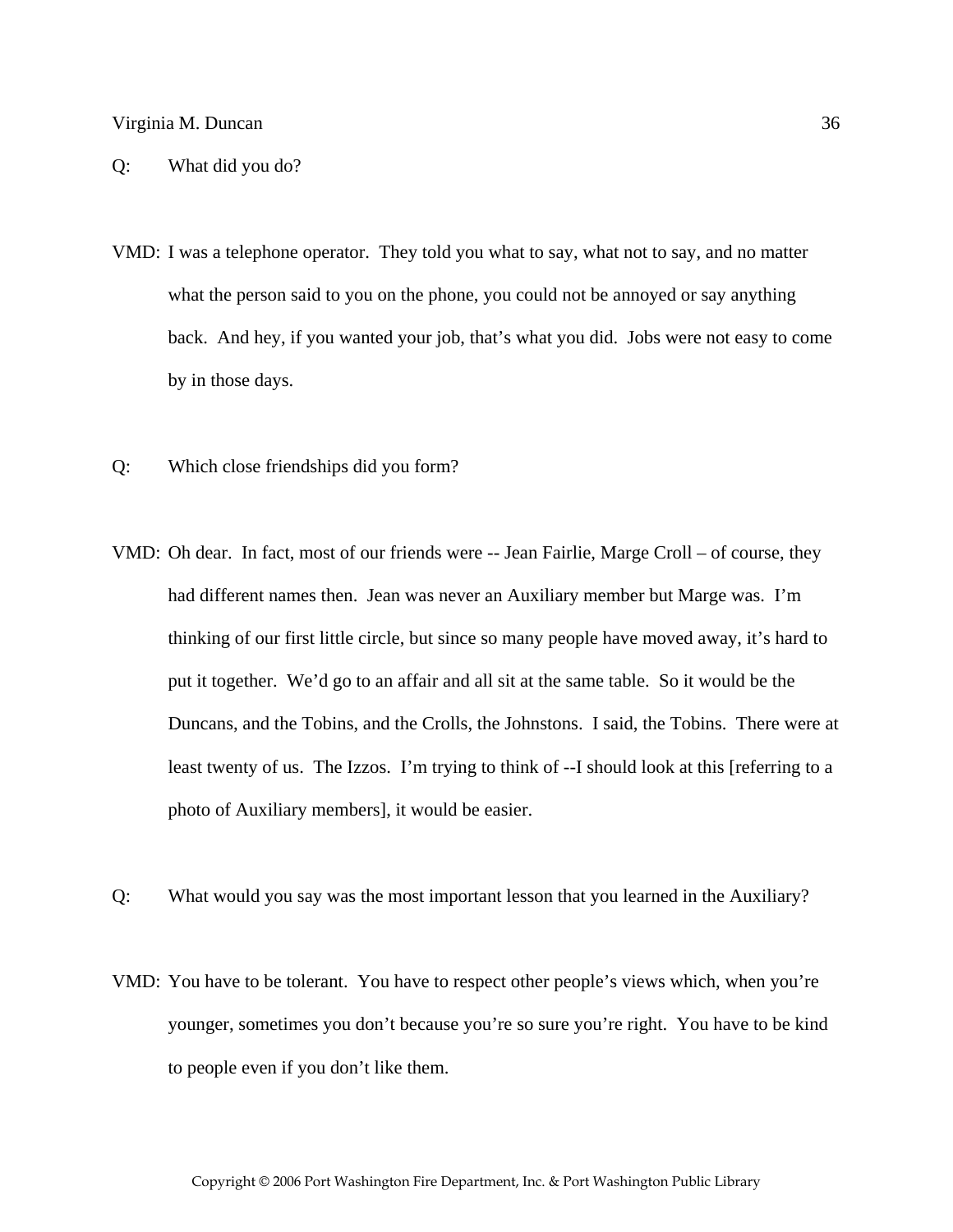Q: Can you think of times when it was hard to do those things?

VMD: It was almost impossible sometimes.

- Q: Can you give a specific example?
- VMD: Joan Rivers would say you bite your tongue until the blood runs down. But you do. Sometimes, now that I'm older, it was so unimportant. It wasn't worth getting annoyed about it. But when you're young, everything is very important.
- Q: But can you remember a specific time when something came up?
- VMD: Say, when we had elections or something. There were two people running for Ladies' Auxiliary president – now we have to beg somebody to take it. [laughs] Anyway, whoever you were for. This side was for the ones you were for and that side was for the other group. You'd get so mad, really. Angry is the right word, but I think mad is what we used. I don't think we had a lot of verbal exchange about it. It was a more inner kind of thing.
- Q: Did you serve as an officer yourself?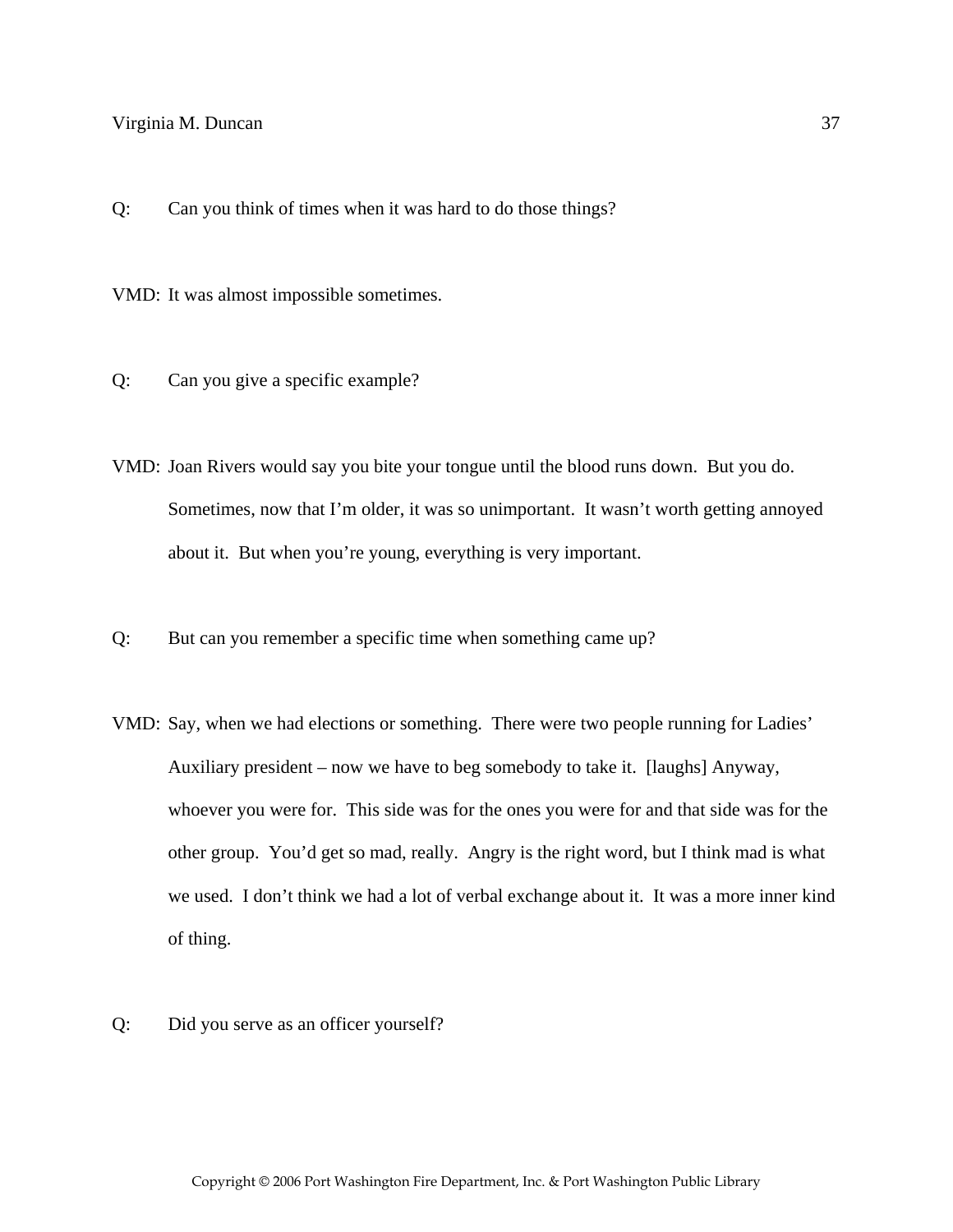VMD: Oh yeah, right up to being president.

- Q: What other offices did you hold?
- VMD: Recording secretary is, I think, about the lowest one. And then secretary, corresponding secretary, and then treasurer. I hated that. I was not good with figures. Then vice president and president.
- Q: What were the commitments, the responsibilities that you had?
- VMD: A lot of responsibility, a lot more than what we expected of a volunteer organization. You were the one that had to get these groups together for things like to help the firemen, mostly when there were bad fires. They didn't need us otherwise. In fact, I think they would have loved to have gotten rid of us.
- Q: Why?

VMD: I don't know. I just don't know. There were some men that resented us being there.

Q: What did they resent?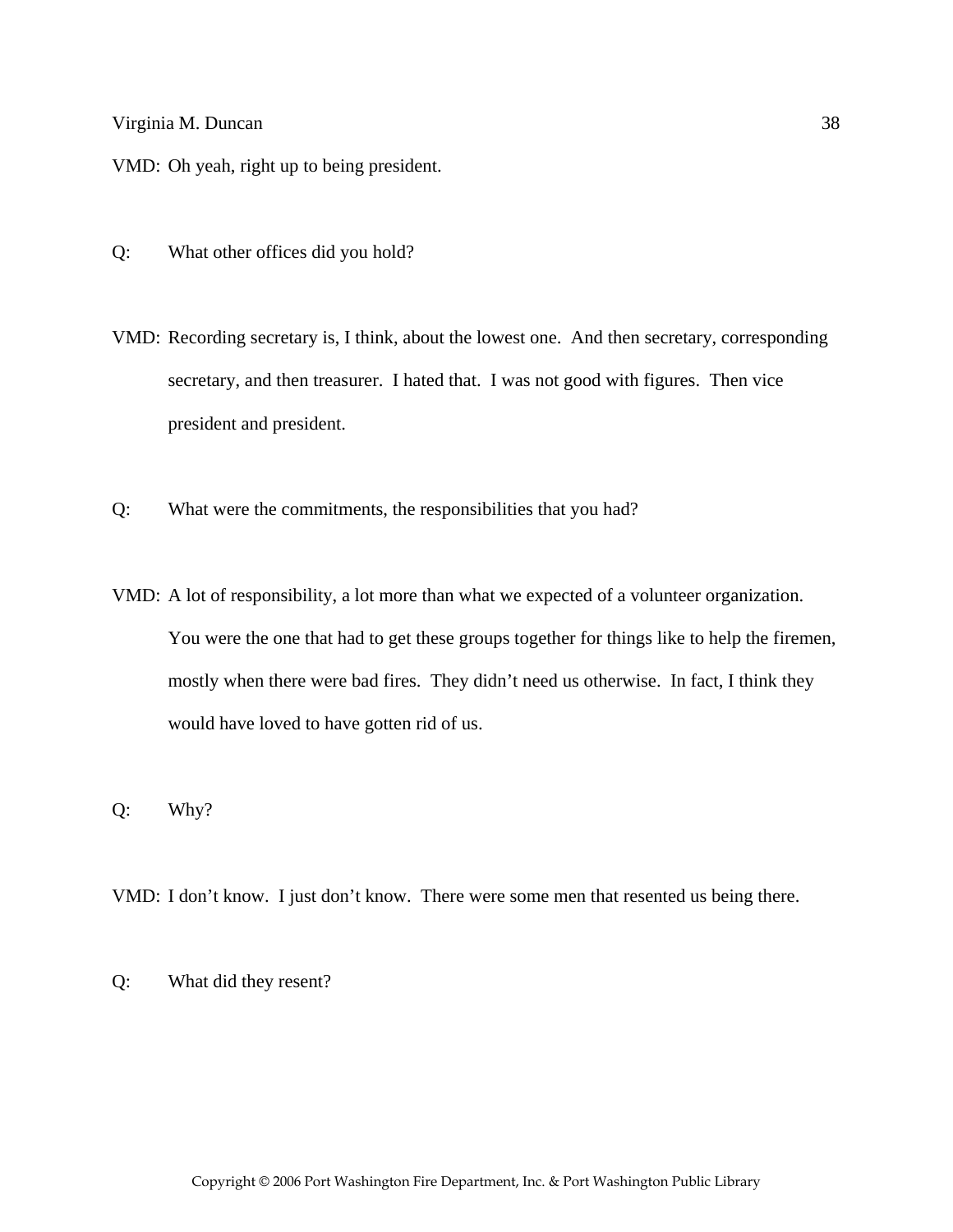- VMD: I think because they were old school. Say my husband's age bracket. Women belonged in the house, in the kitchen. We stuck it out just to be hateful, I guess, I don't know. [laughs]
- Q: You mean even when you were helping the firemen? That there were some of them --
- VMD: Yes, yes. Yes, there were very few of them. Maybe three or four. Nobody liked them, including the men anyway, but it wasn't sad when they lef and went wherever they went, I don't know. It was a very congenial group. We had a good group.
- Q: Around those elections, was there a lot of "politicking"? People trying get each other --?
- VMD: Oh yeah, but word of mouth. Nothing written in the papers or anything like that. It was word of mouth.
- Q: Like telephoning?
- VMD: Exactly. Like women do. It became a gossipy thing. But it all worked out, even if the one you didn't want, won. You accepted it. It was one of those things.
- Q: And now your daughter-in-law is active in the Auxiliary?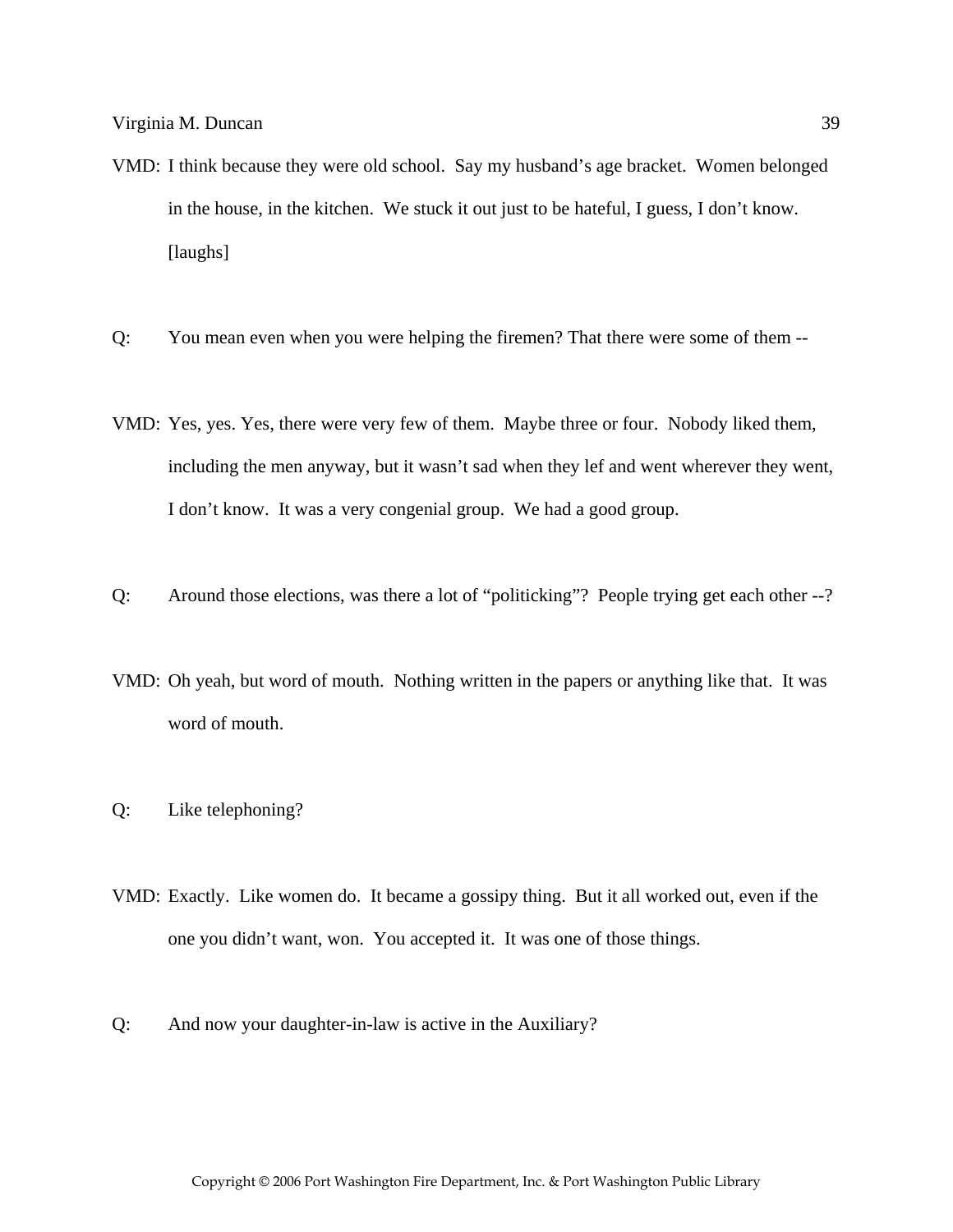VMD: Yeah. She's active.

- Q: Do you help her? Do you give her the benefits of your experience?
- VMD: Not really because it's almost like a different organization now -- to *me* -- not to her, because she's new. She's young. She might even become a 25-year member soon. I'm not sure. She's pretty well-schooled in it because my son has been a volunteer fireman all these years too. In fact, most of us benefit now from them because a lot of them are all college graduates, which we weren't privy to in the Depression days.
- Q: You mean the women?
- VMD: Yes, yeah. So we have quite a few schoolteachers, nurses, professionals. Like my granddaughter's an attorney, my oldest granddaughter. And the younger one is into industrial psychology. My grandson, who still hasn't finished with his career, he's going to be an emergency room -- he's graduated from Delaware. He wanted to be a doctor. Then he got into this emergency room stuff as a helper at North Shore [Hospital] and he liked that. He thinks that's what he wants to do. You almost have to go as long as the doctors.
- Q: So you did not go to college yourself?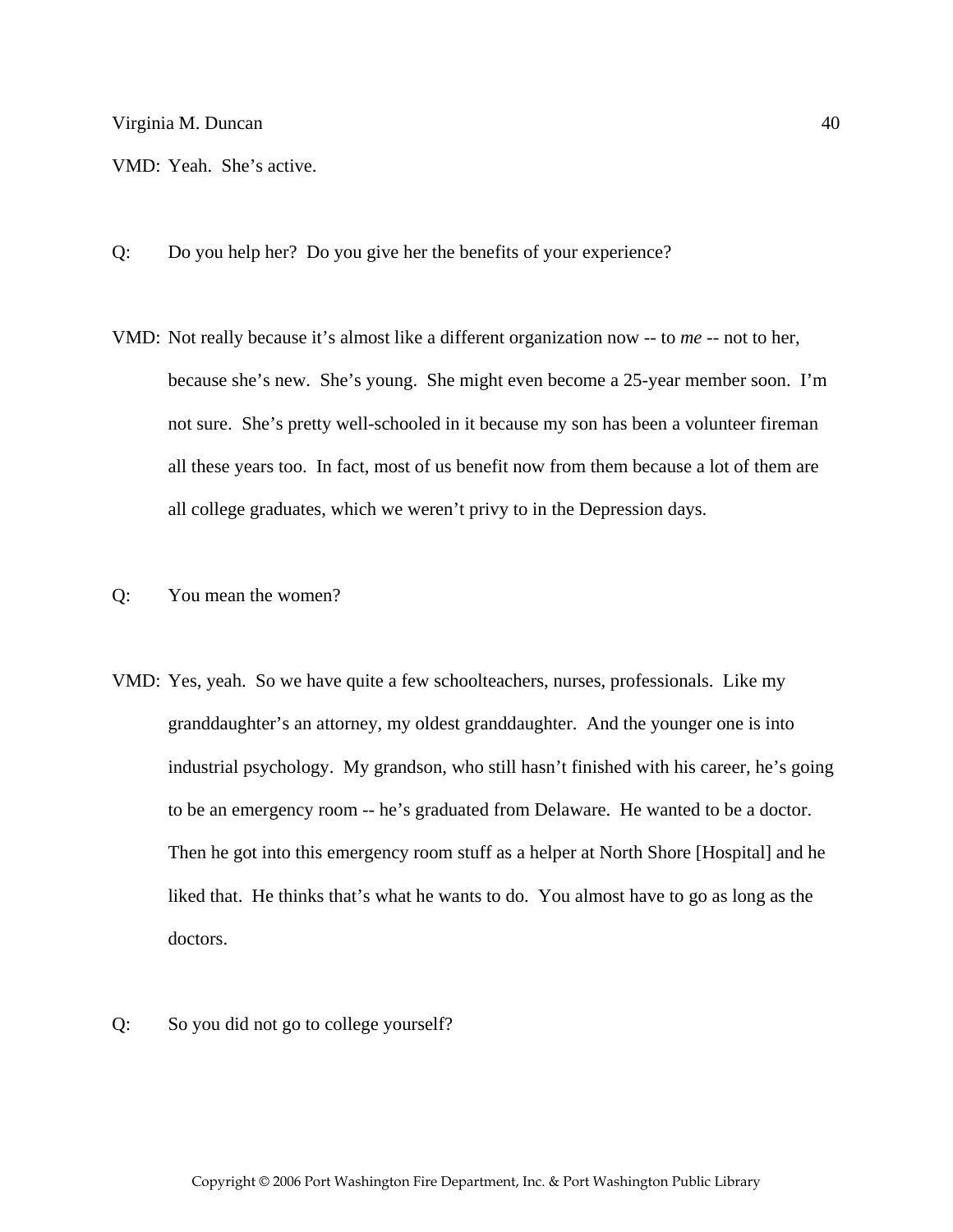- VMD: I did, but by choice, when I was 50. Because when I'd start to write, I knew I needed some kind of guidance. I got it in high school from Mr. Scherer, who was my favorite teacher. Saul Scherer. He wanted me to be a writer, so he wrote in my yearbook something nice. And then he said, "For all the torture I put you through in English" - and so forth. Because he thought I had something as far as being a writer. Then you get married and forget about all that stuff. Not forget it, but don't do it as much. He was a big guidance. So I decided to go to college because I went to one of the teachers and I said, "I know I'm doing something wrong," but you can't do it yourself. Somebody else can pick up your mistakes. Like I can, other people's. But it was a male teacher and he said, "You go from the present to the past in the same paragraph." That was the best clue anyone could have given me, and it worked.
- Q: So where did you go to college?
- VMD: Out in Westbury there. It's got a long title. New York Institute of Technology [NYIT]. It's across from St. Francis. The extra place they have out there.
- Q: Polytech? I've passed it a million times.
- VMD: I'm picturing the campus and everything else. I just took subjects that I wanted, which is nice when you're 50. I didn't want math or any of that stuff because I hated it. I was able to pick subjects I wanted and the professors were very nice. They printed a couple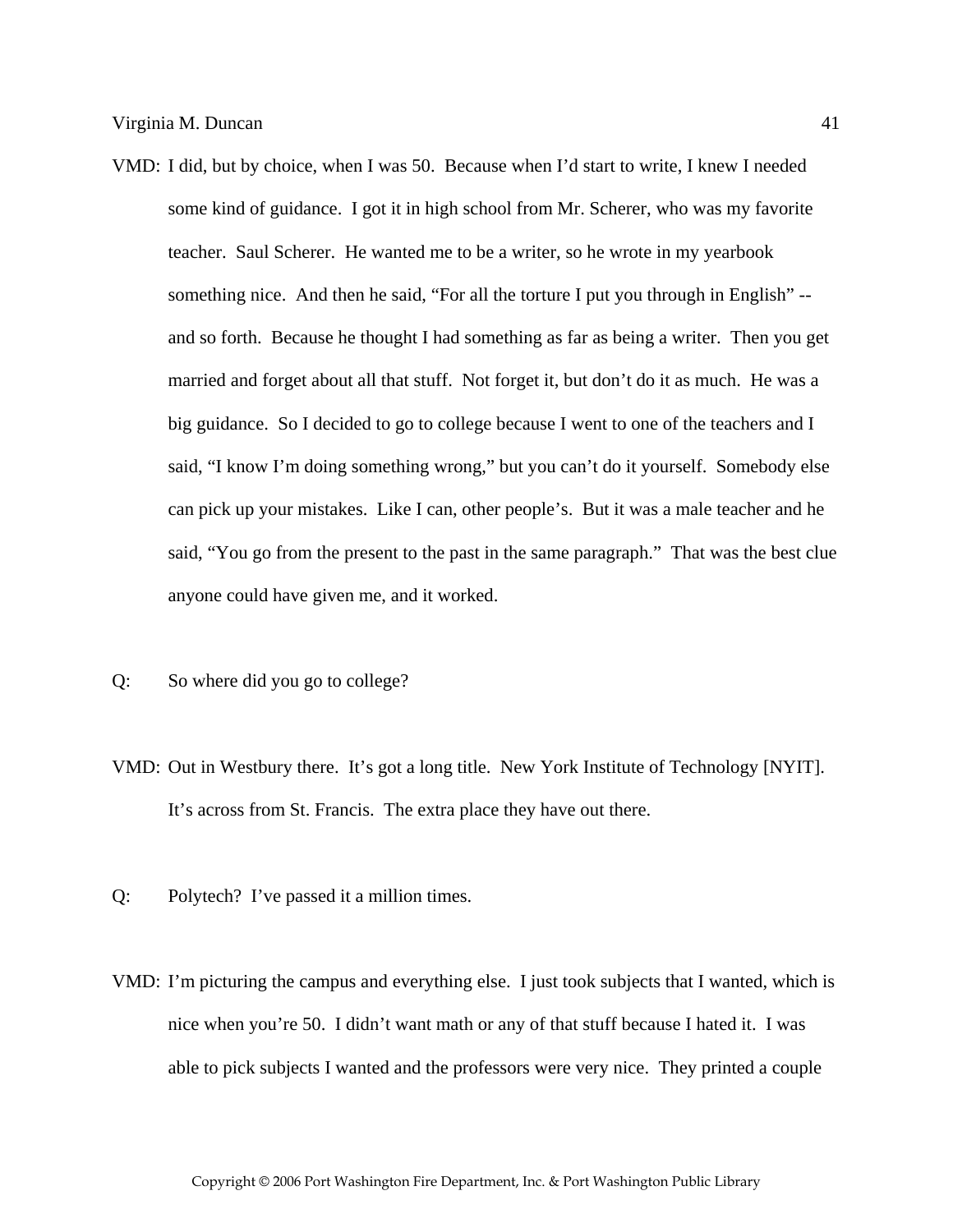of things that I wrote. But that was fiction. Fiction is easy if you're [inaudible] to write. I don't mean I could write a book. But – of course you could make it up. This stuff has to be right.

- Q: What do you think the value is of this oral history project?
- VMD: I think it is very valuable to the volunteers and it's valuable to the town because I've met people who do not believe these men do all this stuff and don't get paid. "They've got to get something." No they don't. They get an annual dinner once a year that the Company pays for and, like I said, the Auxiliary picked up on all those little in-between things, with baking or cooking or that kind of thing in the old days. And now, they don't really have a lot of in-between things. The town, it would be nice for them to know.
- Q: How did you recruit new members?
- VMD: As soon as a new member joined Flower Hill, then they have a letter that they send to the wife, or sister, or mother. That's how they come in. Some aren't interested. A lot more were interested in the old days than are now.
- Q: They still send the letter out?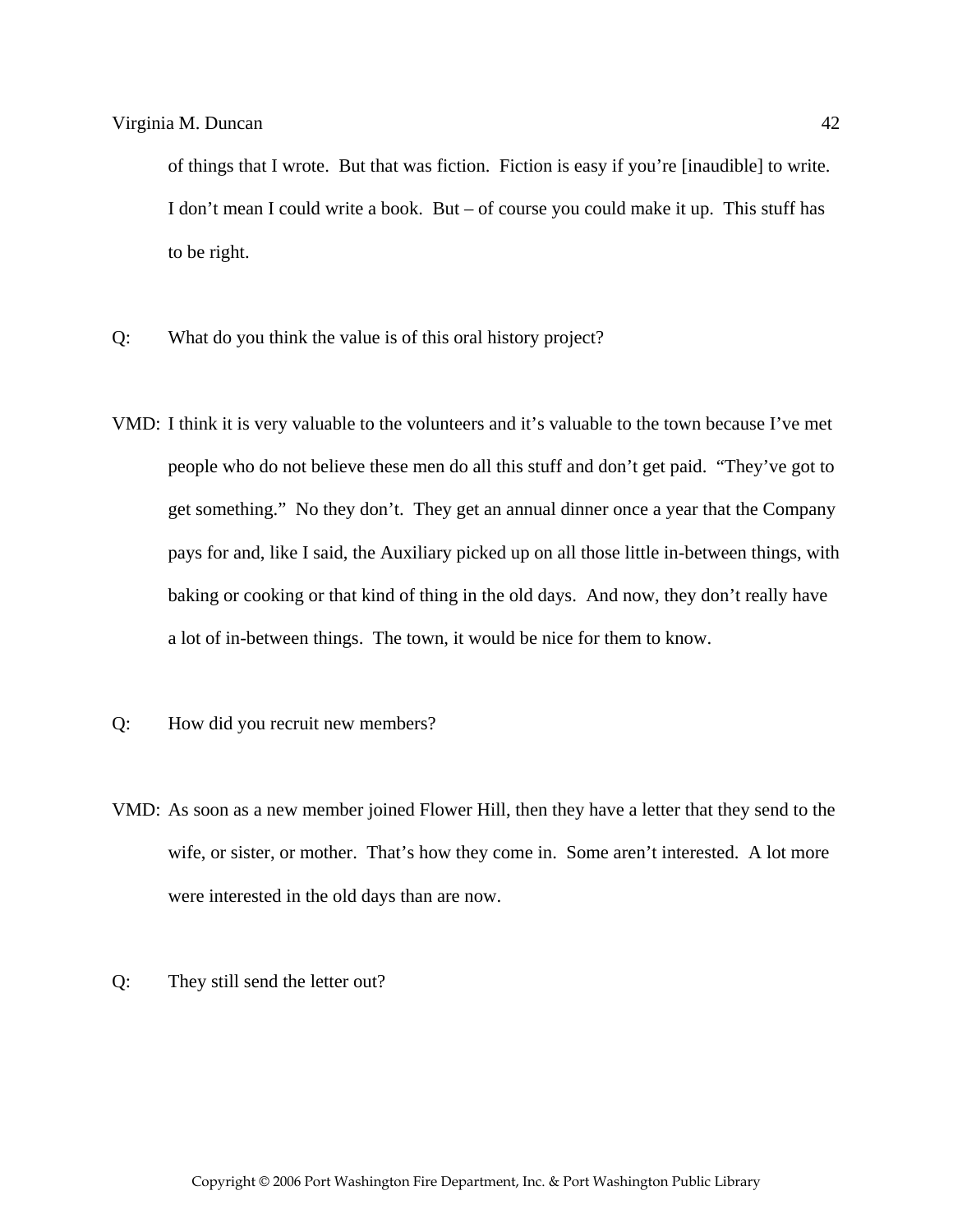- VMD: Oh, it goes anyway. Yeah. But -- everybody has a career now. It's hard for young people. We used to have 40 people at a meeting. Now, if they have 20, that's considered big. It's going the way of all volunteer organizations.
- Q: How do you think the community itself has changed?
- VMD: First of all, it's grown tremendously. Even I can't believe it and I'm living through it. We all called ourselves clam-diggers in those days.
- Q: Why?
- VMD: Because a lot of people earned their living from Manhasset Bay. You know, jobs were hard to come by. Men fed their families from digging clams.
- Q: In your memory? When you were a child?
- VMD: Oh yeah. I know when we get sick, when my grandfather lived with us, and my mother would say, "Oh, she's got a cold" or "I hope she doesn't get pneumonia" or whatever. There were five girls in my family. Not then, there were only three. The others we call "my mother's kids." But anyway, my grandfather said, "Well, I guess have to go clamming." This would be February where he'd go down to the bay, chop the ice to dig underneath it to get clams. My mother would make clam broth. We got better. We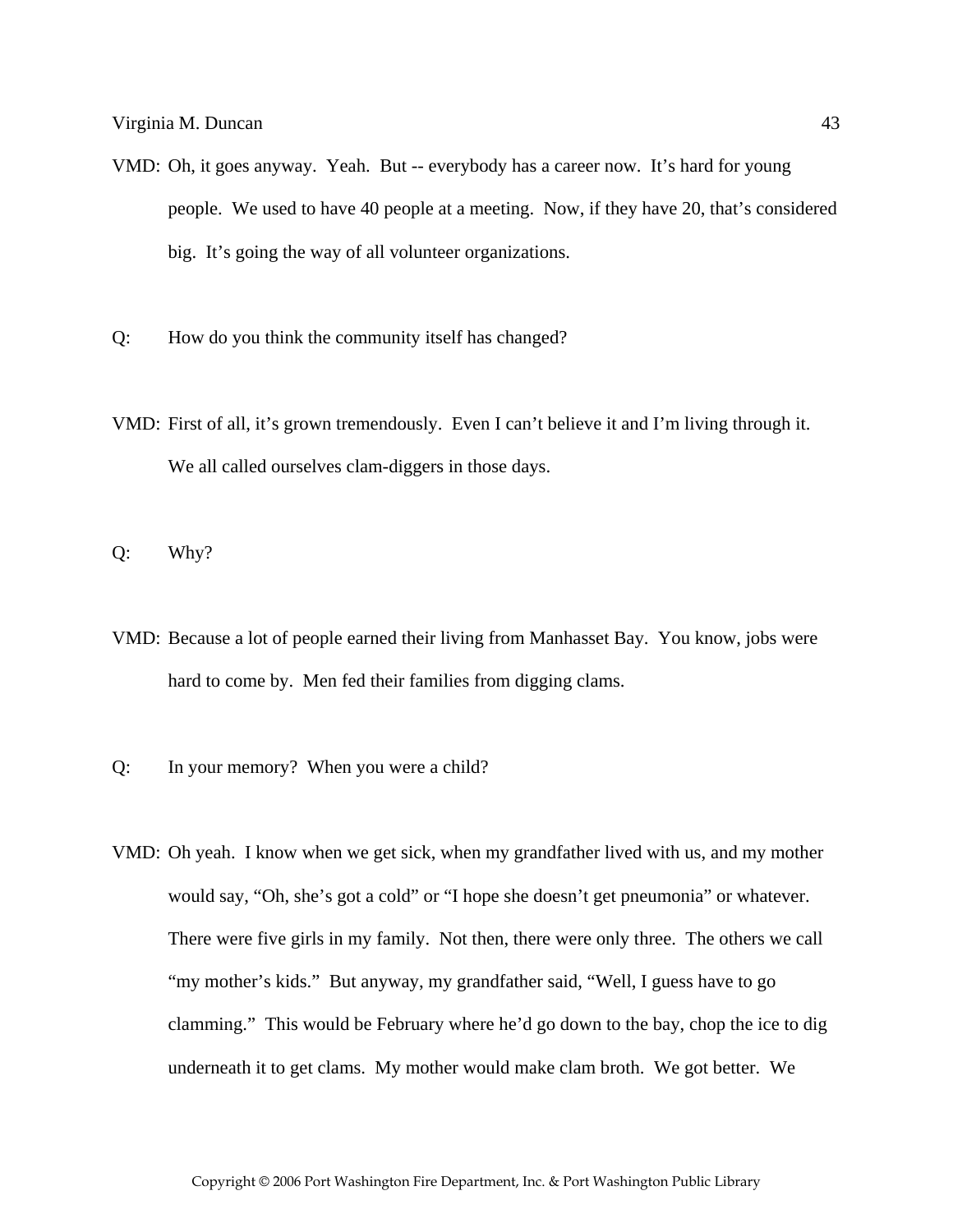didn't have penicillin. We didn't have all these things. Even when I went to the hospital to have a sonogram, heart thing. I said to the nurse, "What is this? I never had one." She said, "You had two children and you didn't have a sonogram?" I said, "That wasn't even invented then." She was so embarrassed. I said, "No doll, that's okay. I don't expect you to know that." But that was an interesting time. And it was so nice because there was so much family. Now pretty much, I have one cousin now who is still alive from our old days. He belongs to Protection, Harry Hooper, and that's it. My sisters are, but the two of them -- one lives up in Schenectady, New York. The other lives in Cape Cod, Massachusetts, and one lives in Savannah, Georgia. And my pet, I called her, my sister, Evelyn, she passed away on St. Patrick's Day. We're not Irish, but it seems odd to die on a holiday for anybody. That was the year before John did.

- Q: Is there anything we have not talked about that we have not talked about that you think we should?
- VMD: Not that I can think of. I'm amazed I remember all that stuff. I read a lot so my brain doesn't go dead, but--
- Q: If you think of anything, you can call.

VMD: Okay.